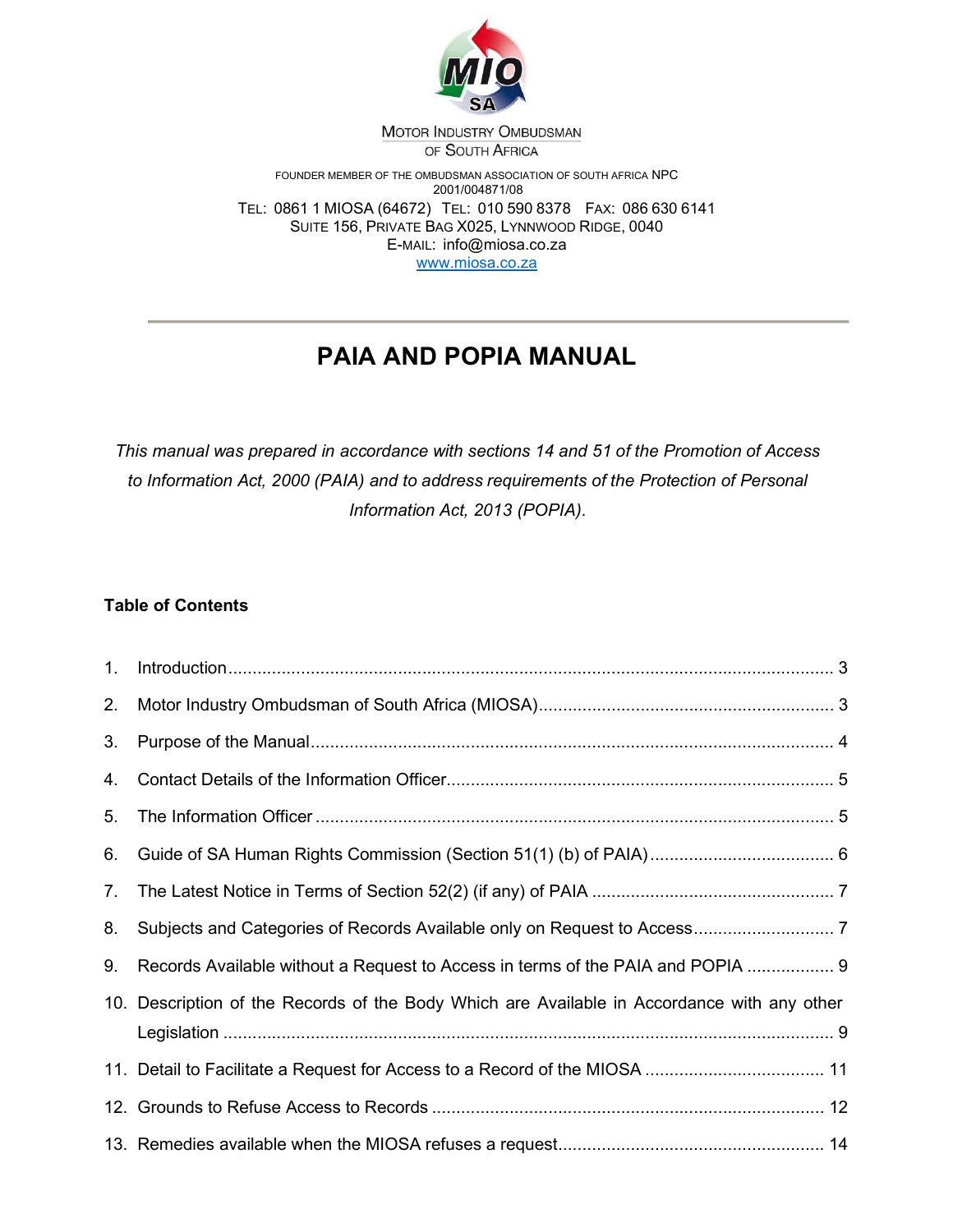

| Categories of Data Subjects and Categories of Personal Information relating thereto  31                                                                                                                                                                                            |  |
|------------------------------------------------------------------------------------------------------------------------------------------------------------------------------------------------------------------------------------------------------------------------------------|--|
|                                                                                                                                                                                                                                                                                    |  |
|                                                                                                                                                                                                                                                                                    |  |
|                                                                                                                                                                                                                                                                                    |  |
|                                                                                                                                                                                                                                                                                    |  |
| Objection to the Processing of Personal Information in terms of Section 11(3) of the<br>Protection of Personal Information Act, 2013 and Regulations relating to the Protection of                                                                                                 |  |
|                                                                                                                                                                                                                                                                                    |  |
| Request for Correction or Deletion of Personal Information or Destroying or Deletion of<br>Record of Personal Information in terms of Section 24(1) of the Protection of Personal<br>Information Act, 2013 and the Regulations relating to the Protection of Personal Information, |  |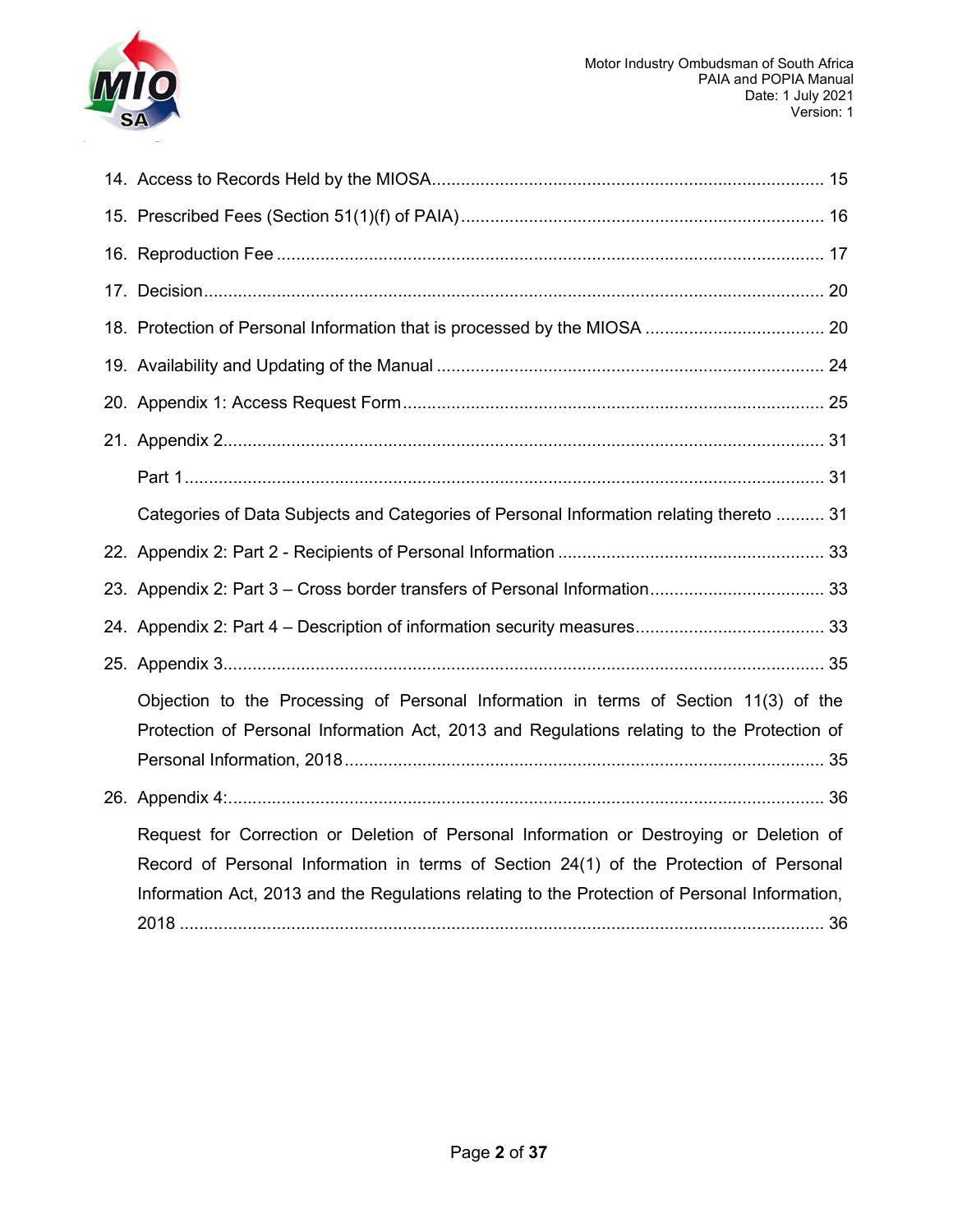

## 1. Introduction

- 1.1 The Promotion of Access to Information Act, 2 of 2000 (PAIA) was enacted on 3 February 2000, giving effect to the constitutional right in terms of section 32 of the Bill of Rights contained in the Constitution of the Republic of South Africa 108 of 1996 (Constitution) of access to any information held by the state and any information that is held by another person and that is required for the exercise or protection of any rights.
- 1.2 In terms of sections 14 and 51 of PAIA, all public and private bodies are required to compile an Information Manual ("PAIA Manual").
- 1.3 Where a request is made in terms of PAIA, the body to whom the request is made is obliged to release the information, subject to applicable legislative and / or regulatory requirements, except where PAIA expressly provides that access to the information may be refused.
- 1.4 This manual further incorporates or addresses the requirements of the Protection of Personal Information Act, 2013 ("POPIA")

## 2. Motor Industry Ombudsman of South Africa (MIOSA)

- 2.1. The MIOSA is mandated, in terms of the provisions of Section 82(3) of the Consumer Protection Act, 68 of 2008 (CPA) and the ancillary South African Automotive Industry Code of Conduct (Code) to regulate relations between persons conducting business within the automotive industry and to provide for a scheme of alternative dispute resolution between consumers and all participants in the industry and to create an industry Ombud to provide alternative dispute resolution services.
- 2.2 The MIOSA is also mandated in terms of the Code to collect contributions from persons conducting business within the automotive industry.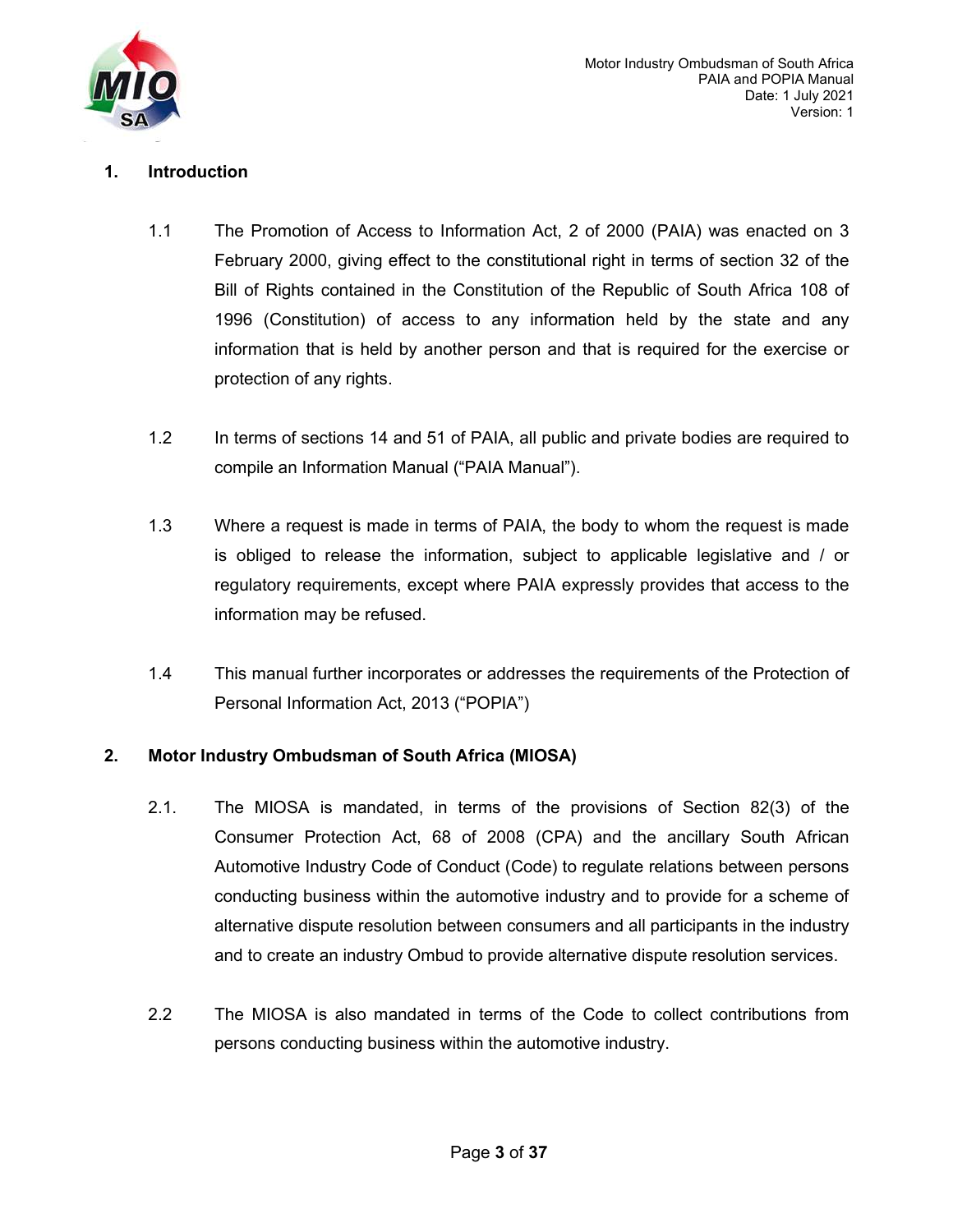

2.3 The MIOSA PAIA and POPIA Manual is available at its premises, Block 14B, CSIR Campus, Meiring Naudé Road, Brummeria, Pretoria, as well as on its website, www.miosa.co.za.

## 3. Purpose of the Manual

- 3.1 The purpose of PAIA is to promote the right of access to information, to foster a culture of transparency and accountability within the MIOSA by giving the right to information that is required for the exercise or protection of any right and to actively promote a society in which the people of South Africa have effective access to information to enable them to exercise and protect their rights.
- 3.2 In order to promote effective governance of public and private bodies, it is necessary to ensure that everyone is empowered and educated to understand their rights in relation to public and private bodies.
- 3.3 Section 9 of PAIA recognises that the right to access information cannot be unlimited and should be subject to justifiable limitations, including, but not limited to:
	- 3.3.1 Limitations aimed at the reasonable protection of privacy;
	- 3.3.2 Commercial confidentiality; and
	- 3.3.3 Effective, efficient and good governance and in a manner which balances that right with any other rights, including such rights contained in the Bill of Rights in the Constitution.
- 3.4 POPIA is intended to promote the right to privacy in the Constitution, while at the same time protecting the flow of information and advancing the right of access to and protection of information.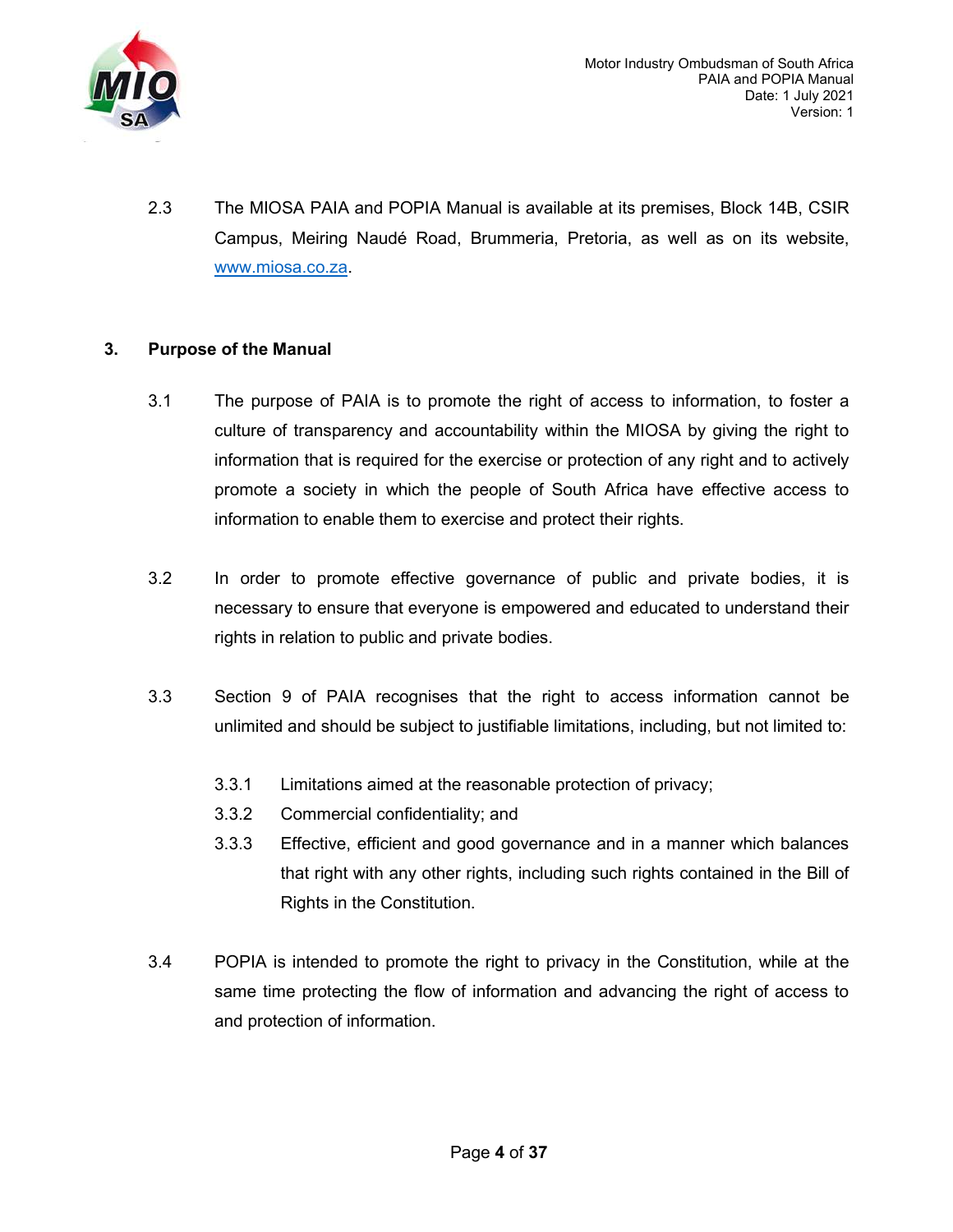

- 3.5 POPIA establishes the rights and duties that are designed to safeguard personal data. In terms of POPIA, the legitimate needs of the MIOSA to collect and use personal data to execute its mandate are balanced against the right of individuals to have their privacy, in the form of their personal details, respected. This manual sets out the rules and practices which must be followed when processing information and the granting of rights to individuals in respect of their information.
- 3.6 This PAIA and POPIA Manual complies with the requirements of PAIA and POPIA.

### 4. Contact Details of the Information Officer

| <b>Full Names</b> | Leanne Lubbe                                           |
|-------------------|--------------------------------------------------------|
| Job Title         | <b>Chief Operating Officer</b>                         |
| Registered        | Block 14B, CSIR Campus, Meiring Naudé Road, Brummeria, |
| Address:          | Pretoria                                               |
| Postal Address:   | Suite 156, Private Bag X025, Lynnwood Ridge, 0040      |
| Telephone Number: | 010 590 8378                                           |
| Email address     | info@miosa.co.za                                       |
| Website:          | www.miosa.co.za                                        |

## 5. The Information Officer

5.1 PAIA prescribes the appointment of an Information Officer for public bodies where such Information Officer is responsible to, *inter alia*, assess requests for access to information. The head of a private body fulfils such a function in terms of section 51. The MIOSA has opted to appoint an Information Officer to assess such requests for access to information as well as to oversee its required functions in terms of PAIA.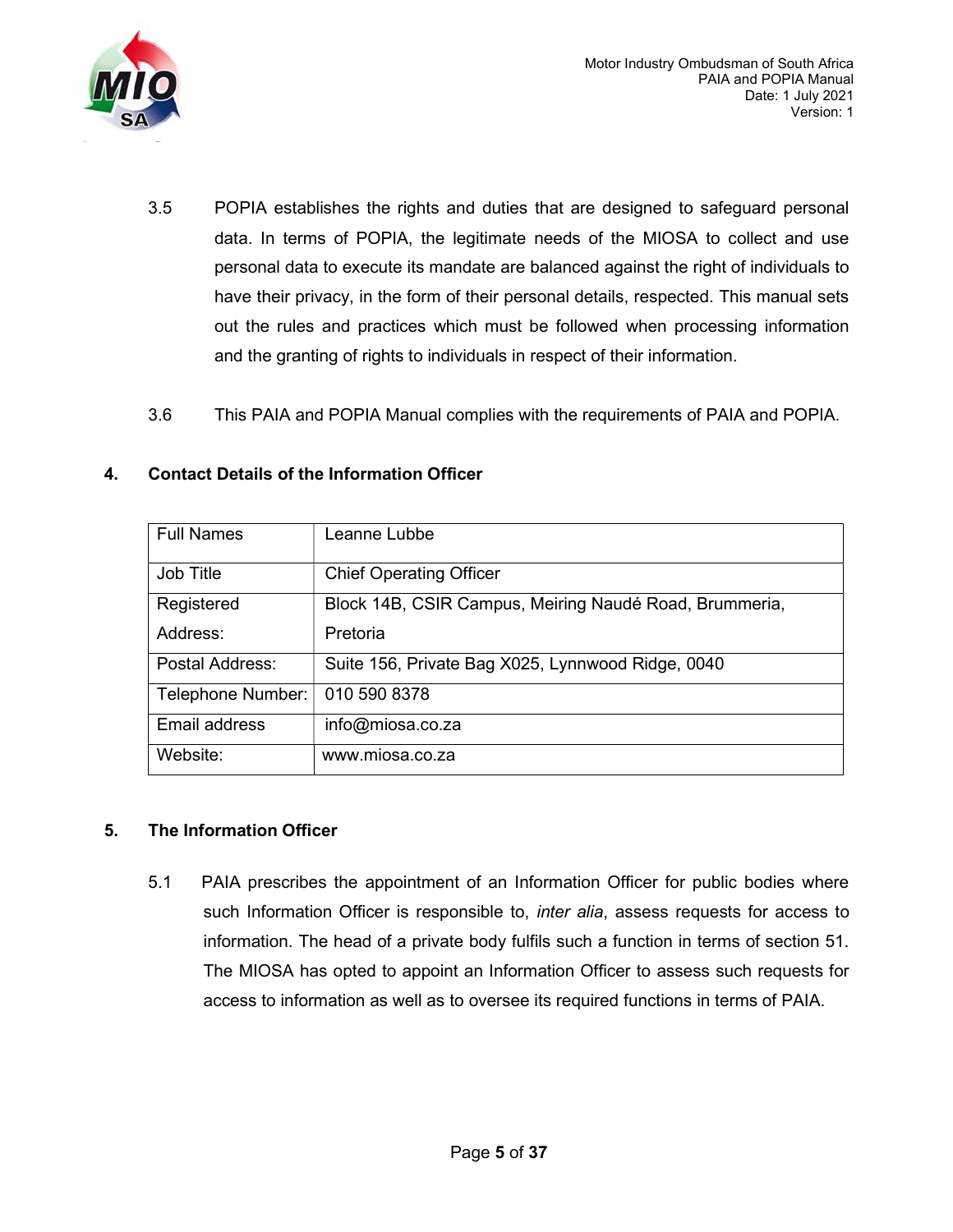

- 5.2 The Information Officer appointed in terms of the PAIA also refers to the Information Officer as referred to in POPIA. The Information Officer oversees the functions and responsibilities as required for in terms of PAIA as well as the duties and responsibilities in terms of section 55 of POPIA, after registering with the Information Regulator.
- 5.3 This is in order to render the MIOSA as accessible as reasonably possible for requesters of its records and to ensure fulfilment of its obligations and responsibilities as prescribed in terms of both PAIA and POPIA. All requests for information in terms of PAIA and POPIA must be addressed to the Information Officer.
- 5.4 The Information Officer may appoint, where it is deemed necessary, Deputy Information Officers, as allowed in terms of section 17 of the PAIA as well as section 56 of POPIA.

## 6. Guide of SA Human Rights Commission (Section 51(1) (b) of PAIA)

- 6.1 PAIA grants a requester access to records of a private body, if the record is required for the exercise or protection of any rights. If a public body lodges a request, the public body must be acting in the public interest.
- 6.2 Requests in terms of PAIA shall be made in accordance with the prescribed procedures, at the rates provided.
- 6.3 Requesters are referred to the Guide in terms of Section 10 which has been compiled by the South African Human Rights Commission, which will contain information for the purposes of exercising Constitutional Rights. The Guide is available from the SAHRC.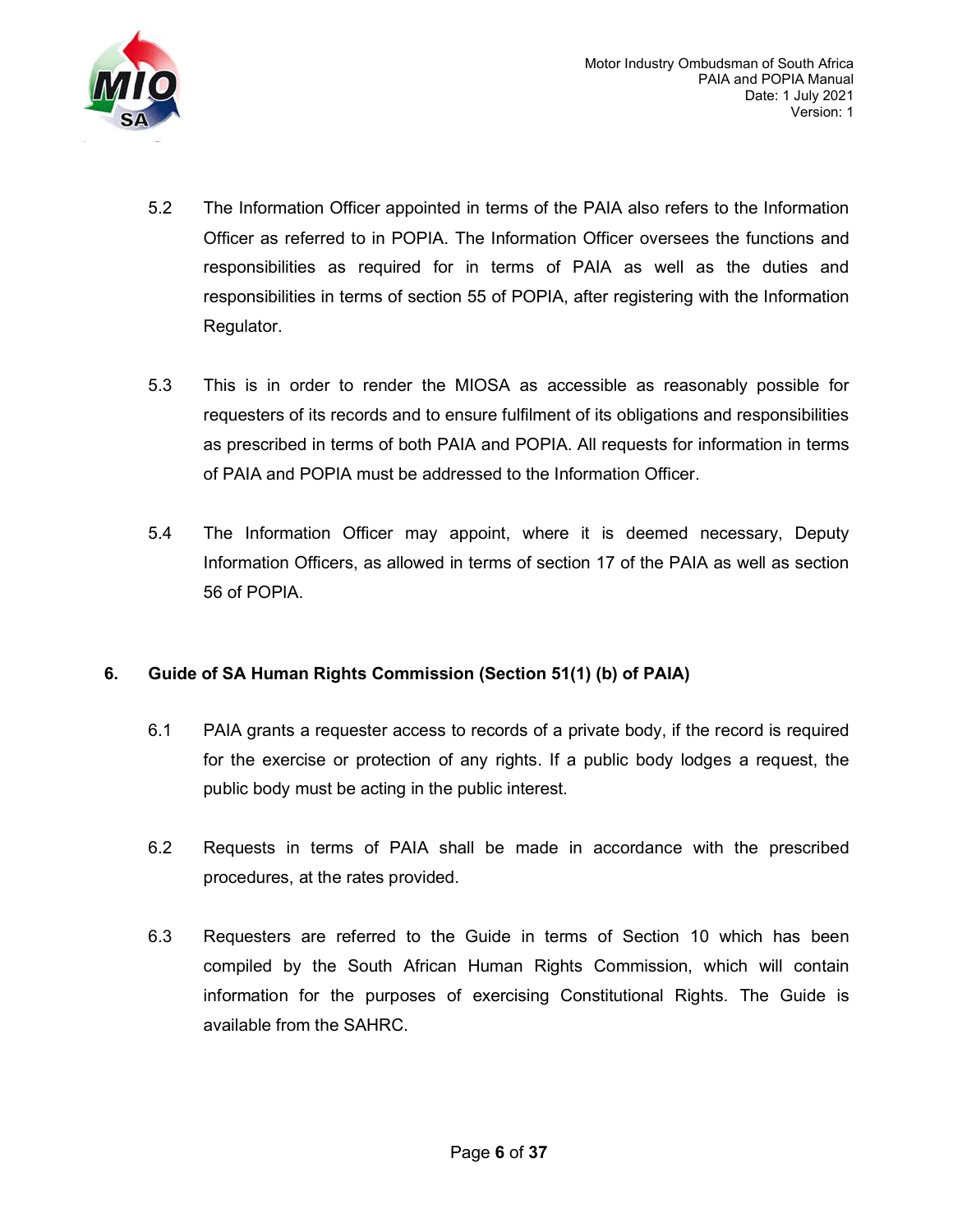

6.4. The contact details of the Commission are:

| <b>Contact body:</b>     | The South African Human Rights Commission |
|--------------------------|-------------------------------------------|
| <b>Physical Address:</b> | <b>PAIA Unit</b>                          |
|                          | 29 Princess of Wales Terrace              |
|                          | Cnr York and Andrew Streets               |
|                          | Parktown                                  |
| <b>Postal Address:</b>   | Private Bag 2700, Houghton 2041           |
| <b>Telephone Number:</b> | +27 11 877 3600                           |
| E-Mail:                  | PAIA@sahrc.org.za                         |
| <b>Web Site:</b>         | www.sahrc.org.za                          |

## 7. The Latest Notice in Terms of Section 52(2) (if any) of PAIA

No notice has been published on the categories of records that are automatically available without a person having to request access in terms of Section 52(2) of PAIA.

### 8. Subjects and Categories of Records Available only on Request to Access

8.1 For the purposes of this clause, "Personnel" refers to any person who works for, or provides services to the MIOSA or on behalf of the MIOSA, and receives or is entitled to receive remuneration and any other person who assists in carrying out or conducting any part of the operations of the MIOSA. This includes, without limitation, directors (executive and non-executive), permanent, temporary and part-time staff, service providers as well as contract workers. This clause serves as a reference to the categories of information that MIOSA holds. The information is classified and grouped according to records relating to the following subjects and categories:

| <b>Subject</b>               | Category                                                 |
|------------------------------|----------------------------------------------------------|
| <b>Companies Act Records</b> | Documents of Incorporation (MIOSA)                       |
|                              | Names and addresses of Directors (MIOSA)                 |
|                              | Memorandum of Incorporation (MIOSA)                      |
|                              | Minutes of meetings of the Board of Directors (MIOSA)    |
|                              | Documents of Incorporation (Industry Participants)       |
|                              | Names and addresses of Directors (Industry Participants) |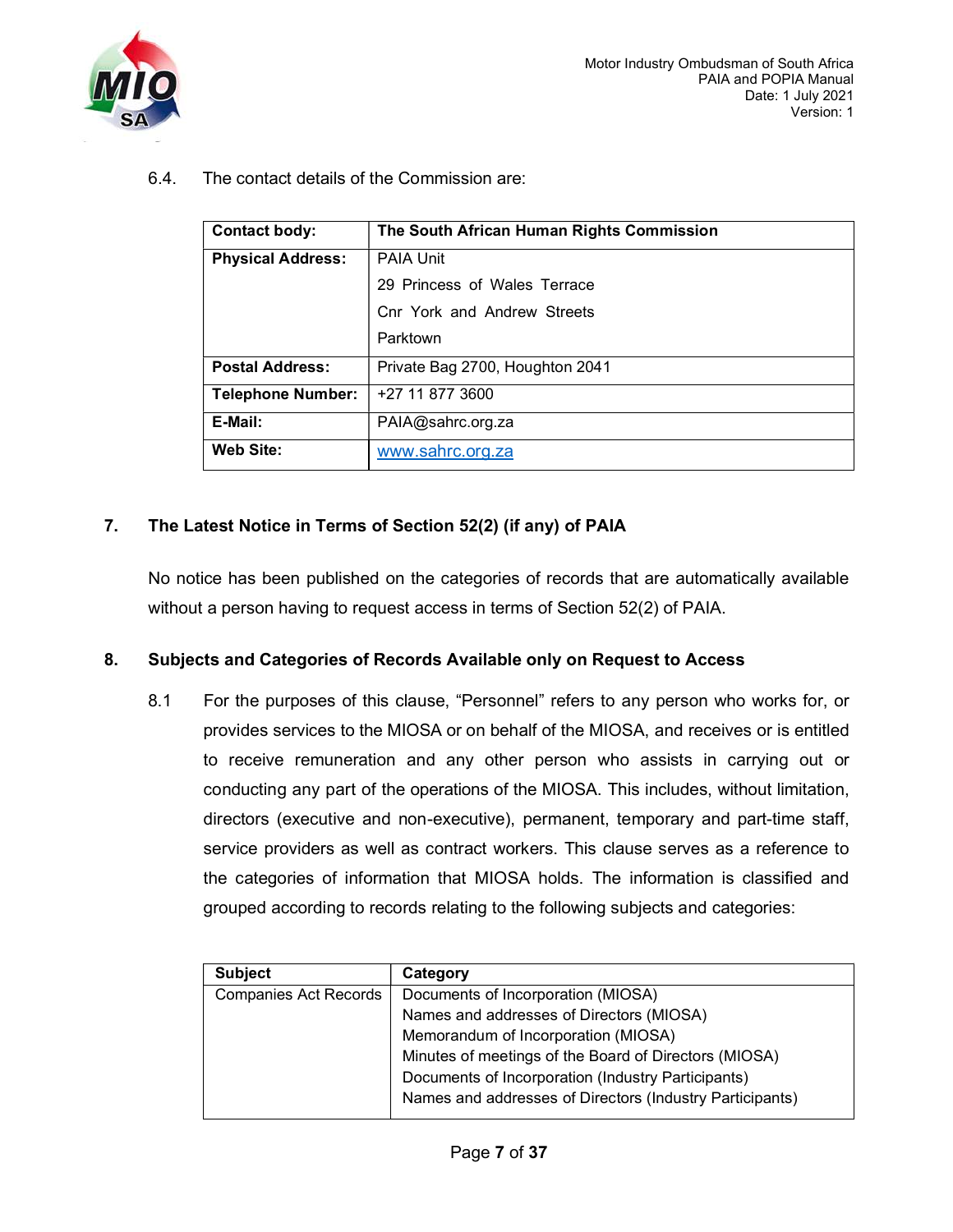

| <b>Financial Records</b>                     | <b>Accounting Records</b><br><b>Annual Financial Reports</b><br><b>Annual Financial Statements</b><br><b>Asset Registers</b><br><b>Bank Statements</b><br>Banking details and bank accounts<br>Banking details (Industry Participants)<br><b>Banking Records;</b><br>Debtors lists (Industry Participants)<br>Statements and invoices (Industry Participants)<br>Ledgers                                                                                                                                                                                         |
|----------------------------------------------|------------------------------------------------------------------------------------------------------------------------------------------------------------------------------------------------------------------------------------------------------------------------------------------------------------------------------------------------------------------------------------------------------------------------------------------------------------------------------------------------------------------------------------------------------------------|
|                                              | General reconciliation<br>Policies and procedures<br><b>Rental Agreements</b><br><b>Tax Returns</b>                                                                                                                                                                                                                                                                                                                                                                                                                                                              |
| Income Tax Records                           | <b>PAYE Records</b><br>Documents issued to employees for income tax purposes<br>Records of payments made to SARS on behalf of employees<br>All other statutory compliances: VAT, Levies Skills<br>Development, UIF                                                                                                                                                                                                                                                                                                                                               |
| <b>Personnel Documents</b><br>And<br>Records | Address and contact detail lists<br><b>Disciplinary Policy and Procedure</b><br>Record of Disciplinary Procedures<br><b>Employee Benefits</b><br><b>Employment Contracts</b><br><b>Employment Equity Documents</b><br><b>Grievance Procedures</b><br>Leave Records<br><b>Medical Aid Records</b><br><b>Medical Records</b><br>Payroll reports<br><b>Pension Fund Records</b><br>Safety, Health and Environmental records<br><b>Salary Records</b><br><b>SETA</b> records<br>Organisational policies and codes of conduct<br>Training records<br>Training manuals |
| <b>Procurement Department</b>                | Standard Terms and Conditions for supply of services and<br>products<br>Service Level, Contractor and Supplier Agreements<br>Lists of suppliers, products and services<br>Policies and Procedures.                                                                                                                                                                                                                                                                                                                                                               |
| Risk Management and<br>Audit                 | Audit reports<br>Risk management frameworks<br>Risk management plans.                                                                                                                                                                                                                                                                                                                                                                                                                                                                                            |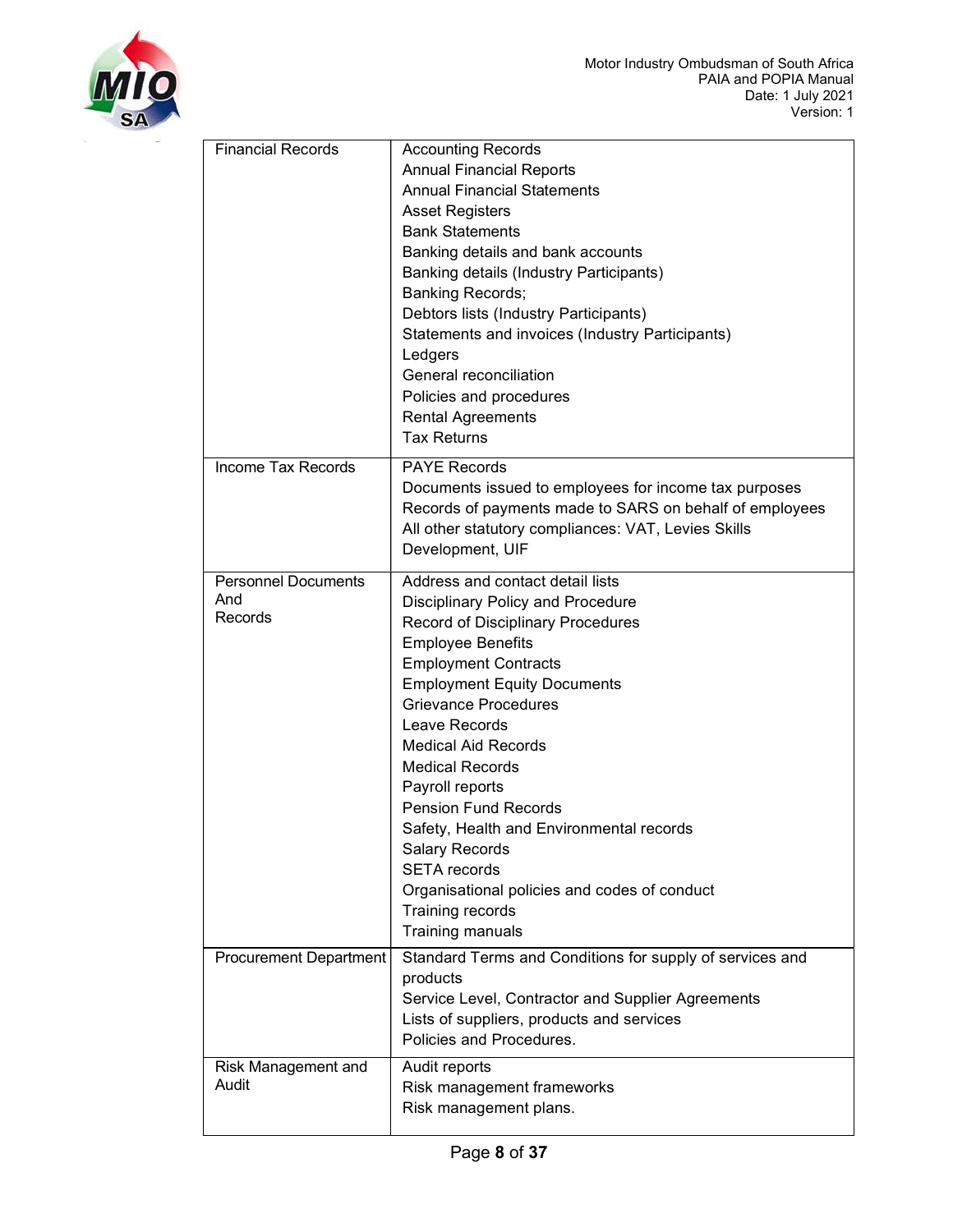

| <b>IT Department</b> | Computer / mobile device usage policy documentation |  |  |  |  |  |  |
|----------------------|-----------------------------------------------------|--|--|--|--|--|--|
|                      | Disaster Recovery and Business Continuity Plans     |  |  |  |  |  |  |
|                      | Hardware asset registers                            |  |  |  |  |  |  |
|                      | Information Security and General ICT Policy         |  |  |  |  |  |  |
|                      | Software licensing                                  |  |  |  |  |  |  |
|                      | System documentation and manuals.                   |  |  |  |  |  |  |
|                      |                                                     |  |  |  |  |  |  |
| Other documents      | <b>Prescribed Complaint Forms and Annexures</b>     |  |  |  |  |  |  |
|                      | Record of conciliation process                      |  |  |  |  |  |  |
|                      | Record of litigation matters                        |  |  |  |  |  |  |
|                      | Field Inspection reports                            |  |  |  |  |  |  |
|                      | <b>Annual Reports</b>                               |  |  |  |  |  |  |
|                      | Electronic Newsletters to Stakeholders              |  |  |  |  |  |  |
|                      | <b>General Information Brochures</b>                |  |  |  |  |  |  |
|                      |                                                     |  |  |  |  |  |  |

8.2. Note that the accessibility of the records may be subject to the grounds of refusal set out in this PAIA and POPIA Manual. Amongst other, records deemed confidential on the part of a third party, will necessitate permission from the third party concerned, in addition to normal requirements, before the MIOSA will consider access.

## 9. Records Available without a Request to Access in terms of the PAIA and POPIA

- 9.1. Records of a public nature may be accessed without the need to submit a formal application.
- 9.2. Other non-confidential records, such as statutory records maintained at CIPC, may also be accessed without the need to submit a formal application, however, an appointment to view such records must still be made with the Information Officer.

## 10. Description of the Records of the Body Which are Available in Accordance with any other Legislation

10.1. Where applicable to its operations, the MIOSA also retains records and documents in terms of the legislation below. Unless disclosure is prohibited in terms of legislation, regulations, contractual agreements or otherwise, records that are required to be made available in terms of these acts shall be made available for inspection by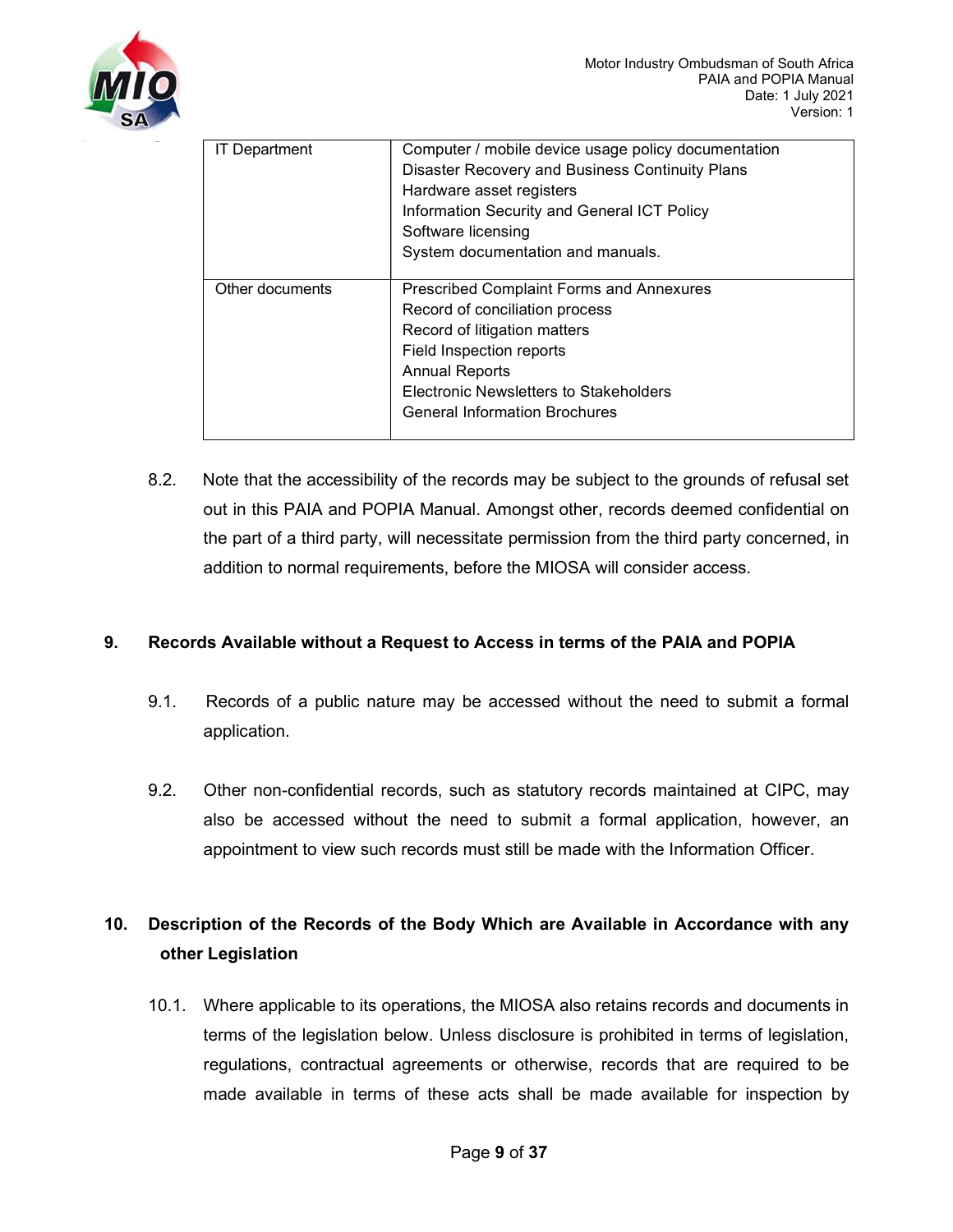

interested parties in terms of the requirements and conditions of PAIA. A request to access must be done in accordance with the prescriptions of the PAIA.

- a. Auditing Professions Act, No 26 of 2005;
- b. Basic Conditions of Employment Act, No 75 of 1997;
- c. Broad- Based Black Economic Empowerment Act, No 75 of 1997;
- d. Companies Act, No 71 of 2008;
- e. Compensation for Occupational Injuries & Diseases Act, 130 of 1993;
- f. Competition Act, No.71 of 2008;
- g. Constitution of the Republic of South Africa 2008;
- h. Copyright Act, No 98 of 1978;
- i. Electronic Communications Act, No 36 of 2005;
- j. Electronic Communications and Transactions Act, No 25 of 2002;
- k. Employment Equity Act, No 55 of 1998;
- l. Financial Intelligence Centre Act, No 38 of 2001;
- m. Identification Act, No. 68 of 1997;
- n. Income Tax Act, No 58 of 1962;
- o. Intellectual Property Laws Amendment Act, No 38 of 1997;
- p. Labour Relations Act, No 66 of 1995;
- q. Long Term Insurance Act, No 52 of 1998;
- r. Occupational Health & Safety Act, No 85 of 1993;
- s. Pension Funds Act, No 24 of 1956;
- t. Prescription Act, No 68 of 1969;
- u. Prevention of Organised Crime Act, No 121 of 1998;
- v. Promotion of Access to Information Act, No 2 of 2000;
- w. Protection of Personal Information Act, No. 4 of 2013;
- x. Regulation of Interception of Communications and Provision of Communication
- y. Related Information Act 70 of 2002
- z. Value Added Tax Act 89 of 1991
- aa. Revenue laws Second Amendment Act. No 61 of 2008;
- bb. Skills Development Levies Act No. 9 of 1999;
- cc. Short-term Insurance Act No. 53 of 1998;
- ee. Unemployment Insurance Contributions Act 4 of 2002;
- ff. Unemployment Insurance Act No. 30 of 1966;

\* Although we have used our best endeavours to supply a list of applicable legislation, it is possible that this list may be incomplete. Whenever it comes to our attention that existing or new legislation allows a Requester access on a basis other than as set out in PAIA or POPIA, we shall update the list accordingly. If a Requester believes that a right of access to a record exists in terms of other legislation listed above or any other legislation, the Requester is required to indicate what legislative right the request is based on, to allow the Information Officer the opportunity of considering the request in light thereof.

10.2. It is further recorded that the accessibility of documents and records may be subject to the grounds of refusal set out in this Manual.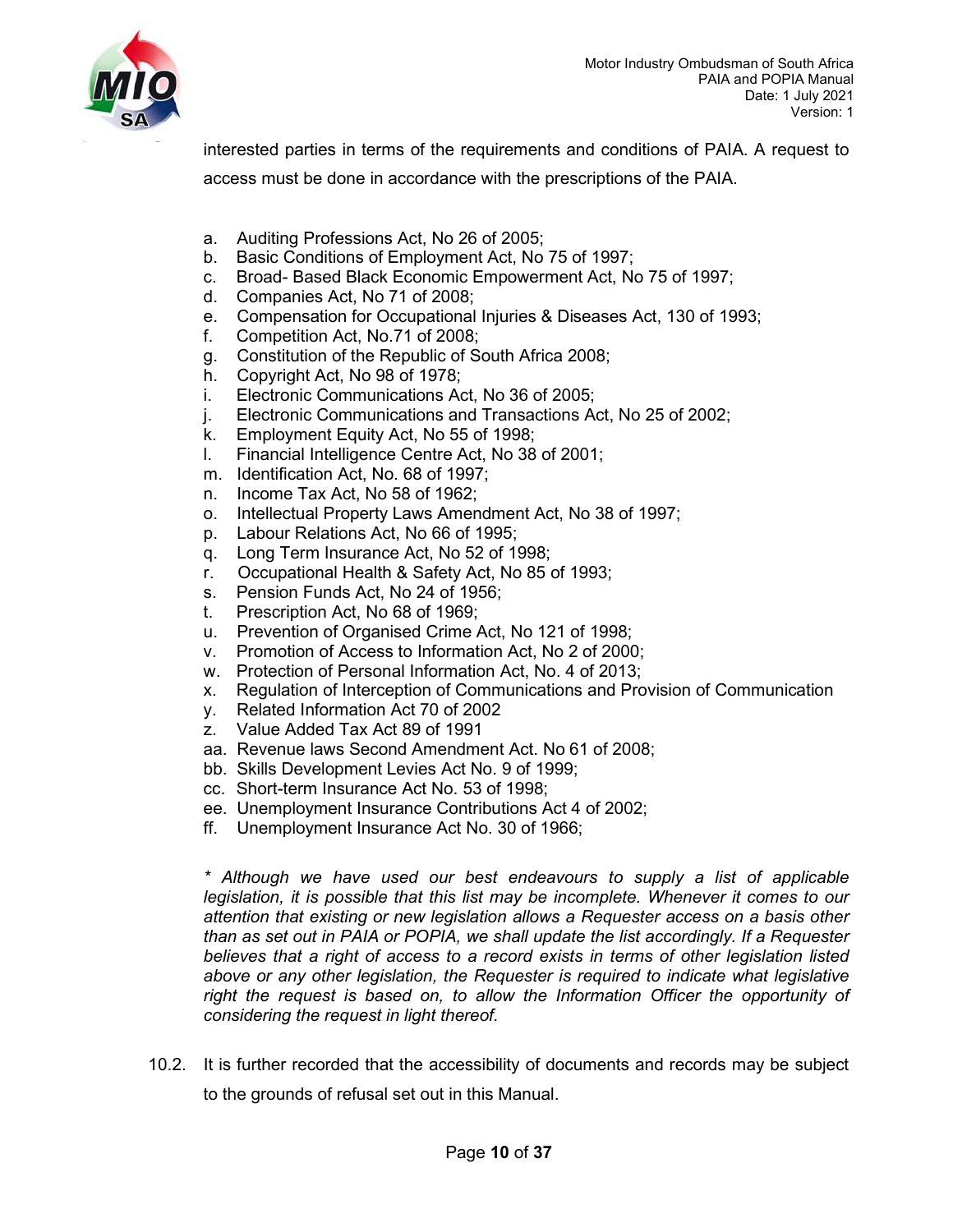

## 11. Detail to Facilitate a Request for Access to a Record of the MIOSA

- 11.1 The requester must comply with all the procedural requirements contained in PAIA and POPIA relating to the request for access to a record.
- 11.2 The requester must complete the prescribed form enclosed herewith, and submit same as well as payment of the request fee and a deposit (if applicable) to the Information Officer or the Deputy Information Officer (if applicable) at the postal or physical address, fax number or electronic mail address as noted above.
- 11.3 The prescribed from must be completed with sufficient information to enable the Information Officer to identify:
	- 11.3.1 The record or records requested; and
	- 11.3.2 The identity of the requester.
- 11.4 The requester must specify a postal address or email address of the requester in the Republic and indicate which form of access is required;
- 11.5 The requester must state that he/she requires the information in order to exercise or protect a right, and clearly state what the nature of the right is so to be exercised or protected. The requester must clearly specify why the record is necessary to exercise or protect such a right.
- 11.6 The MIOSA will process the request within 30 (thirty) days, unless the requester has stated special reasons to the satisfaction of the Information Officer that circumstances dictate that the above time periods not be complied with.
- 11.7 The requester shall be advised whether access is granted or denied in writing. If, in addition, the requester requires the reasons for the decision in any other manner, the requester will be obliged to state which manner and the particulars required.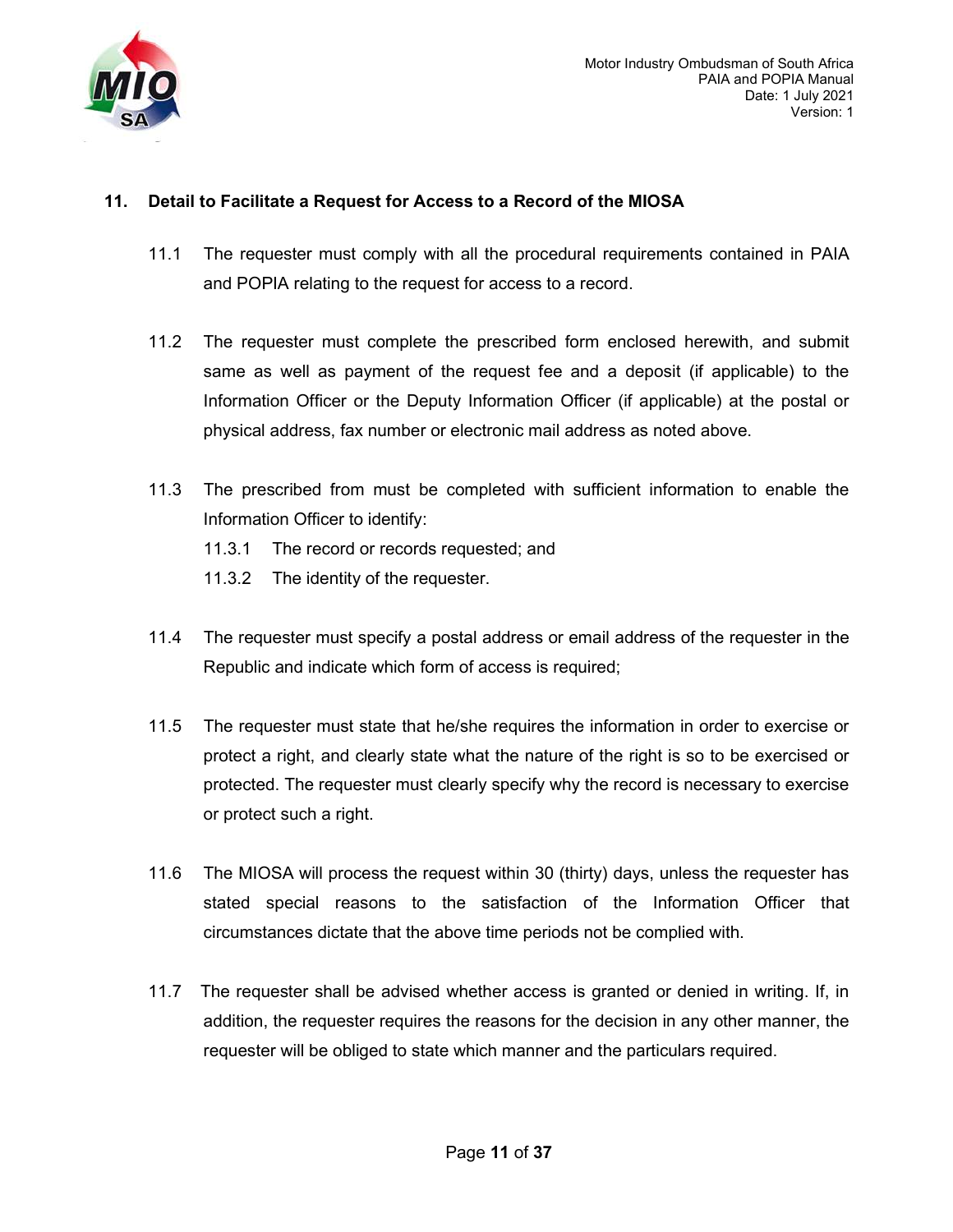

- 11.8 If a request is made on behalf of another person, then the requester must submit proof of the capacity in which the requester is making the request to the reasonable satisfaction of the Information Officer, subject to the provisions of PAIA and POPIA.
- 11.9 If an individual is unable to complete the prescribed form because of illiteracy or disability, such a person may make the request orally.
- 11.10 The requester must pay the prescribed fee, before any further processing can take place.
- 11.11 All information as listed in this clause shall be provided, failing which the process will be delayed until the required information is provided. The prescribed time periods will not commence until the requester has furnished all the necessary and required information. The Information Officer shall sever a record, if possible, and grant only access to that portion requested and which is not prohibited from being disclosed.

### 12. Grounds to Refuse Access to Records

- 12.1 The MIOSA is entitled to refuse a request for information.
- 12.2 The main grounds for the MIOSA to refuse a request for information relates to the:
	- 12.2.1 Mandatory protection of the privacy of a third party who is a natural person or a deceased person (section 63 of PAIA) or a juristic person, as included in POPIA, which would involve the unreasonable disclosure of personal information of that natural or juristic person;
	- 12.2.2 Mandatory protection of personal information and the disclosure of personal information in compliance with the provisions of POPIA, in addition to any other legislative, regulatory or contractual obligations;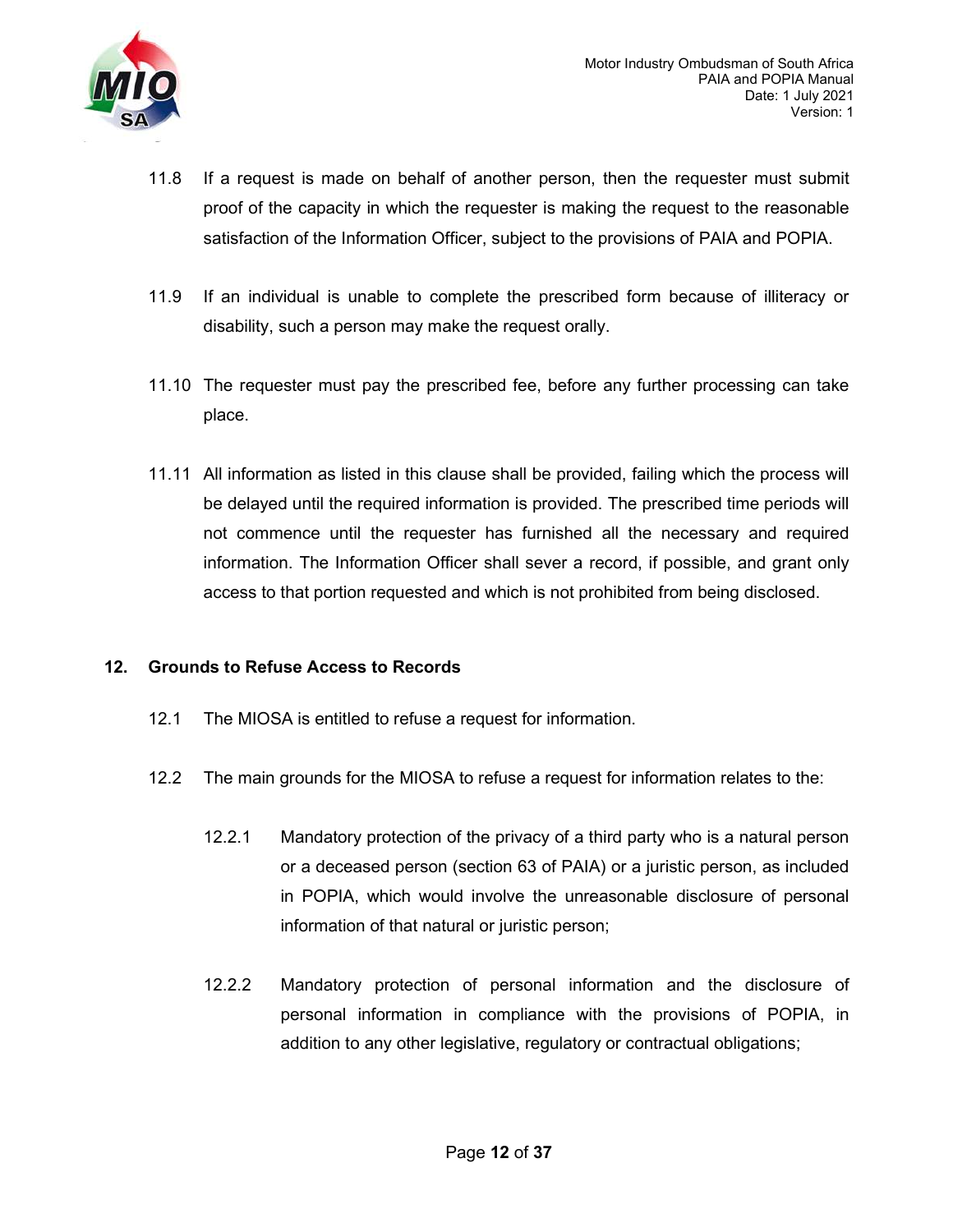

- 12.2.3 Mandatory protection of the commercial information of a third party (section 64 of PAIA) if the record contains:
	- i. Trade secrets of the relevant third party;
	- ii. Financial, commercial, scientific or technical information which disclosure could likely cause harm to the financial or commercial interests of the relevant third party;
	- iii. Information disclosed in confidence by a third party to the MIOSA, if the disclosure could place that third party at a disadvantage in negotiations or commercial competition;
- 12.2.4 Mandatory protection of confidential information of third parties (section 65 of PAIA) if it is protected in terms of any agreement;
- 12.2.5 Mandatory protection of the safety of individuals and the protection of property (section 66 of PAIA);
- 12.2.6 Mandatory protection of records which would be regarded as privileged in legal proceedings; or
- 12.2.7 The operational activities of the MIOSA, which may include:
	- i. Financial, scientific or technical information which disclosure may cause harm to the financial position or interest of the MIOSA;
	- ii. A computer program or application which was developed for the MIOSA, and which is protected by copyright;
	- iii. Research information of the MIOSA or a third party, if its disclosure would disclose the identity of the researcher or the subject matter of the research and would place the research at a serious disadvantage;
	- iv. Requests for information that are clearly frivolous or vexatious, or which involve an unreasonable diversion of resources, shall be refused;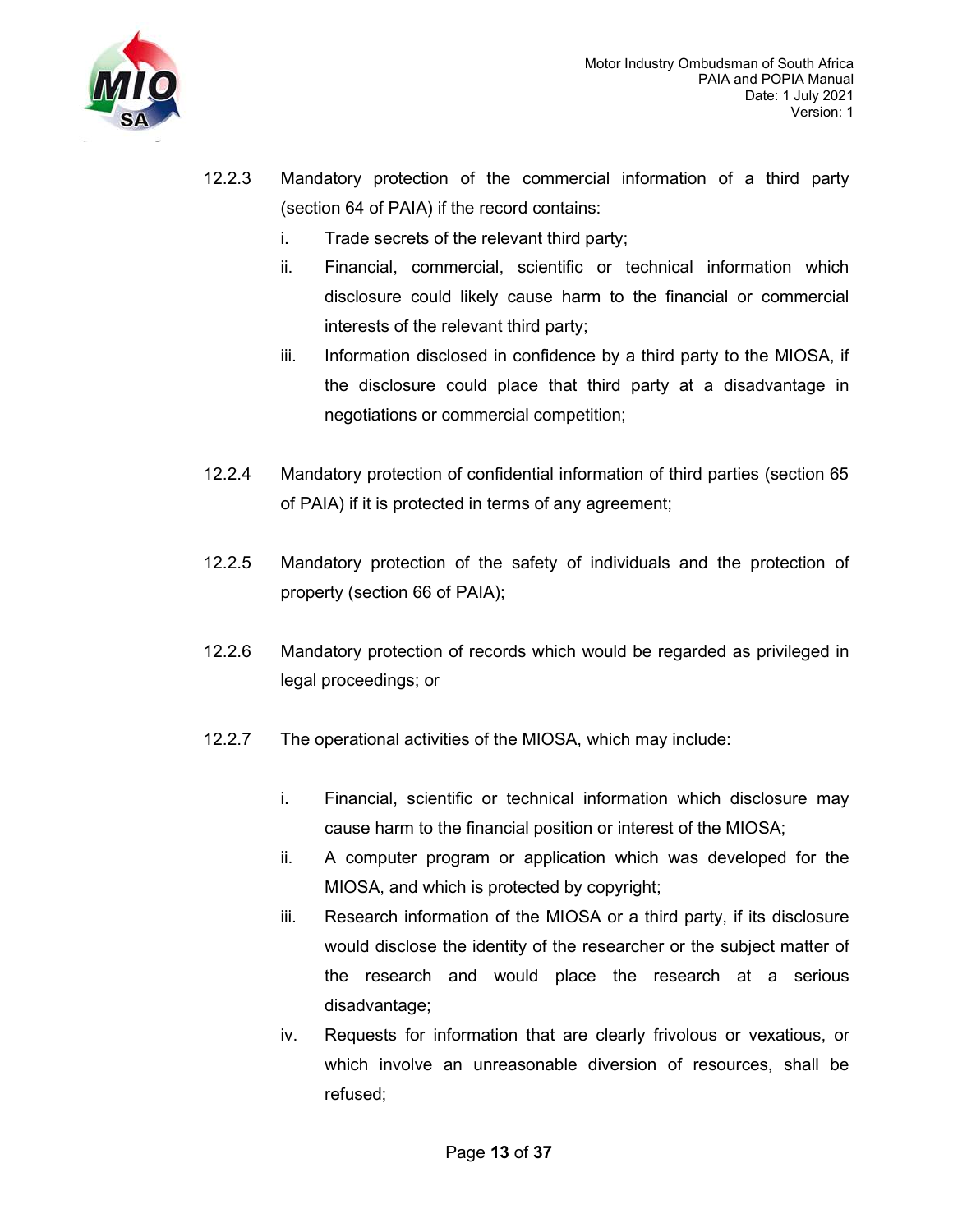

- 12.3 All requests for information will be assessed on their own merits and in accordance with the applicable legal principles and legislation.
- 12.4 If a requested record cannot be found or if the record does not exist, the Information Officer shall, by way of an affidavit or affirmation, notify the requester that it is not possible to give access to the requested record. Such a notice will be regarded as a decision to refuse a request for access to the record concerned for the purpose of PAIA and POPIA. If the record should later be found, the requester shall be given access to the record in the manner stipulated by the requester in the prescribed form, unless the Information Officer refuses access to such record.

### 13. Remedies available when the MIOSA refuses a request

13.1. Internal Remedies

The MIOSA does not have an internal appeal procedure. The decision made by the Information Officer is final. Requesters will have to exercise such external remedies at their disposal if the request for information is refused, and the requestor is not satisfied with the answer supplied by the Information Officer.

- 13.2. External Remedies
	- 13.2.1. A requestor that is dissatisfied with the Information Officer's refusal to disclose information, may within 30 (thirty) days of notification of the decision, apply to a Court for relief.
	- 13.2.2. A third party dissatisfied with the Information Officer's decision to grant a request for information, may within 30 (thirty) days of notification of the decision, apply to a Court for relief.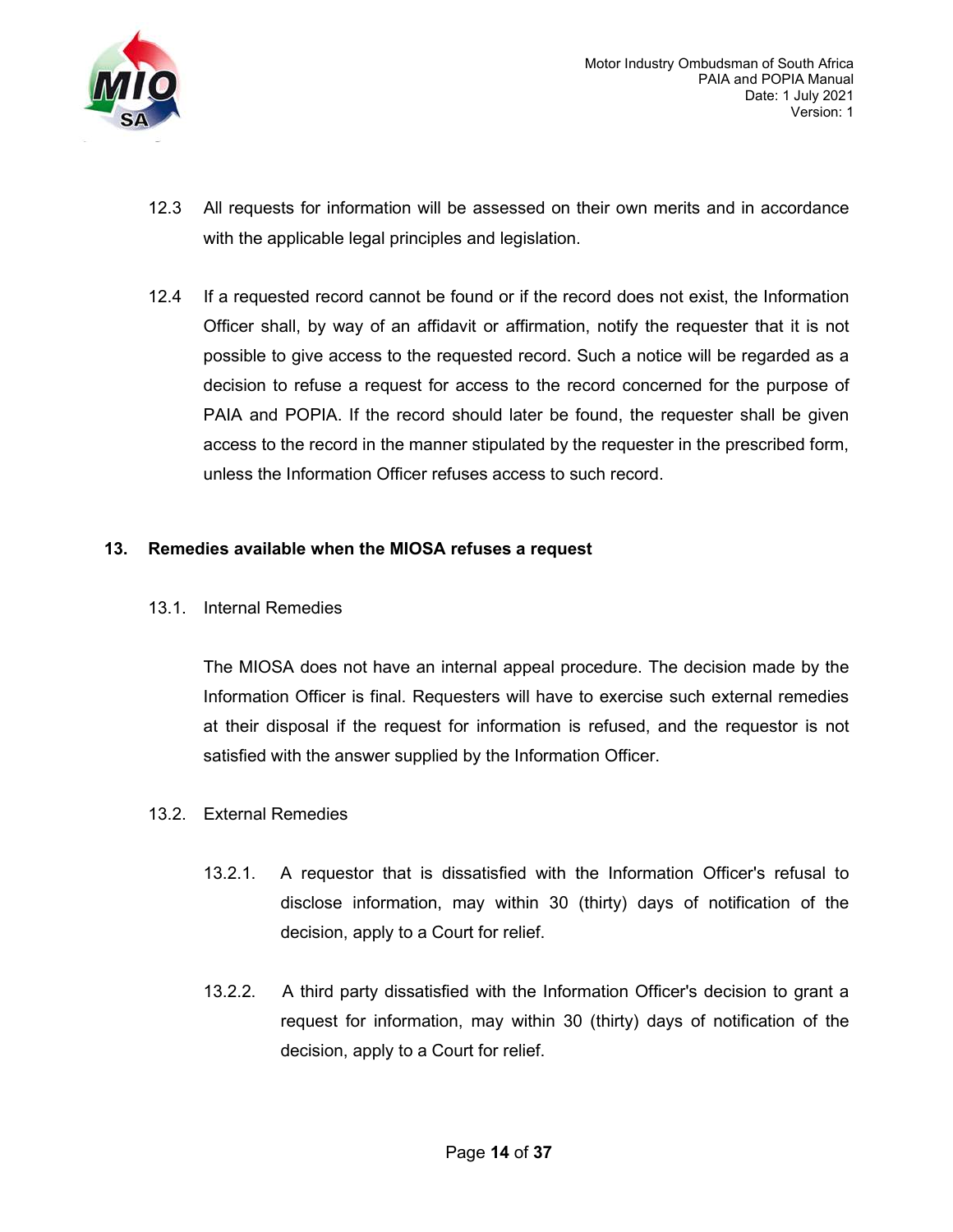

13.2.3 For purposes of PAIA and POPIA, the Courts that have jurisdiction over these applications are the Constitutional Court, the High Court or another court of similar status and a Magistrate's Court designated by the Minister of Justice and Constitutional Development and which is presided over by a designated Magistrate.

## 14. Access to Records Held by the MIOSA

- 14.1. Prerequisites for Access by Personal/Other Requester
	- 14.1.1 Records held by the MIOSA may be accessed by requests only once the prerequisite requirements for access have been met.
	- 14.1.2 A requester is any person making a request for access to a record of the MIOSA. There are two types of requesters:
		- (a) Personal Requester
			- i. A personal requester is a requester who is seeking access to a record containing personal information about the requester.
			- ii. The MIOSA will voluntarily provide the requested information or give access to any record, or part of a record, with regard to the requester's personal information. The prescribed fee for reproduction of the information requested will be charged.
		- (b) Other Requester
			- i. This requester (other than a personal requester) is entitled to request access to information on third parties.
			- ii. In considering such a request, the MIOSA will adhere to the provisions of PAIA and POPIA.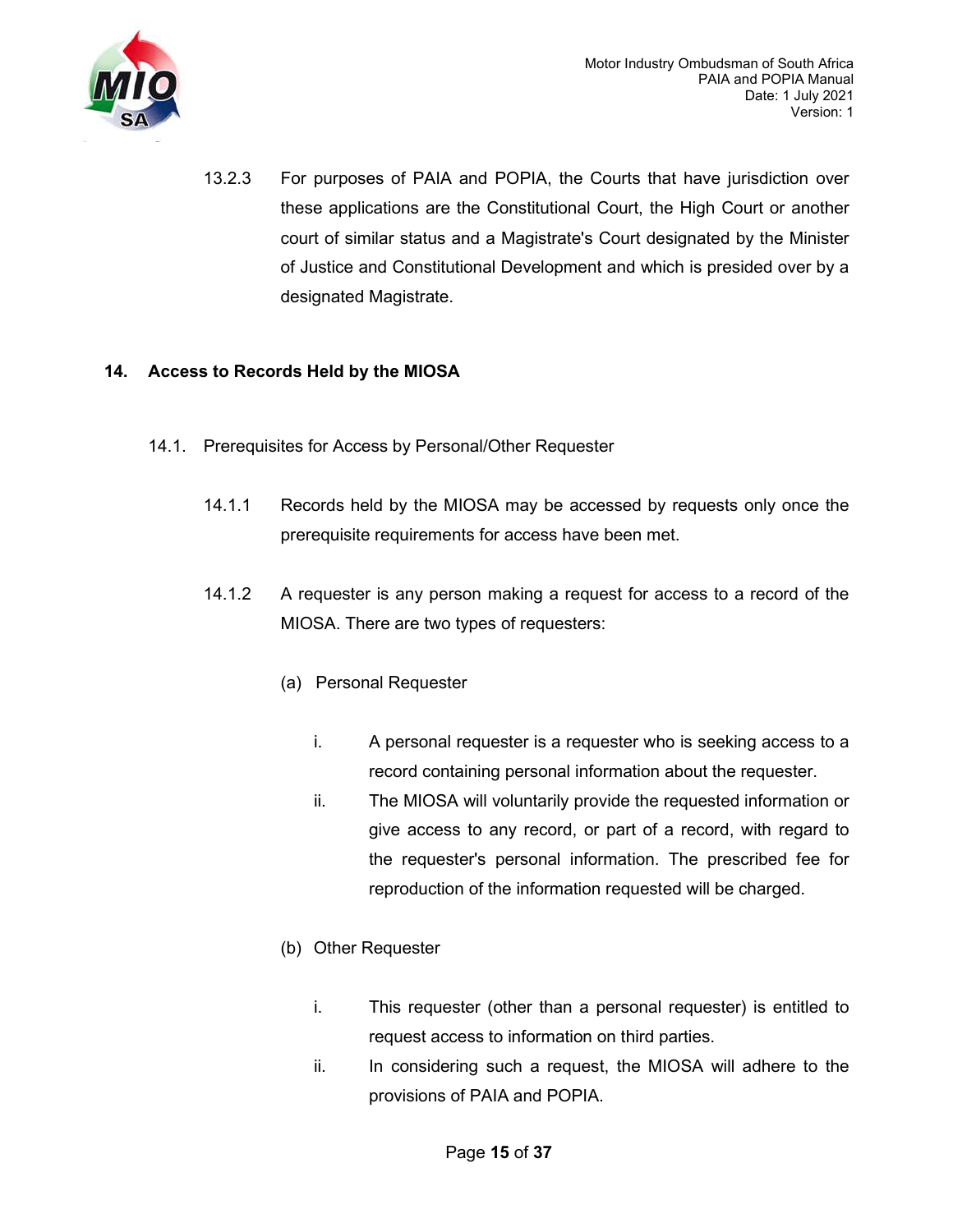

- 14.2 The Information Officer shall take all reasonable steps, to inform a third party to whom the requested record relates of the request, informing him/her that he/she may make written or oral representations to the Information Officer regarding the refusal of the request or, where required, give written consent for the disclosure of the information.
- 14.3 The MIOSA is not obliged to grant access to such records. The requester must fulfil the prerequisite requirements, in accordance with the requirements of the PAIA and POPIA, including the payment of a request and access fee.

## 15. Prescribed Fees (Section 51(1)(f) of PAIA)

- 15.1 PAIA provides for two types of fees, namely:
	- 15.1.1 A request fee, which is a form of administration fee to be paid by all requesters except personal requesters, before the request is considered and is not refundable; and
	- 15.1.2 An access fee, which is paid by all requesters in the event that a request for access is granted. This fee is inclusive of costs involved by the private body in obtaining and preparing a record for delivery to the requester.
- 15.2 When the request is received by the Information Officer, such officer shall by notice require the requester, other than a personal requester, to pay the prescribed request fee, before further processing of the request (section 54(1)).
- 15.3 If the search for the record has been made and the preparation of the record for disclosure, including arrangement to make it available in the requested form, requires more than the hours prescribed in the regulations for this purpose, the Information Officer shall notify the requester to pay as a deposit the prescribed portion of the access fee which would be payable if the request is granted.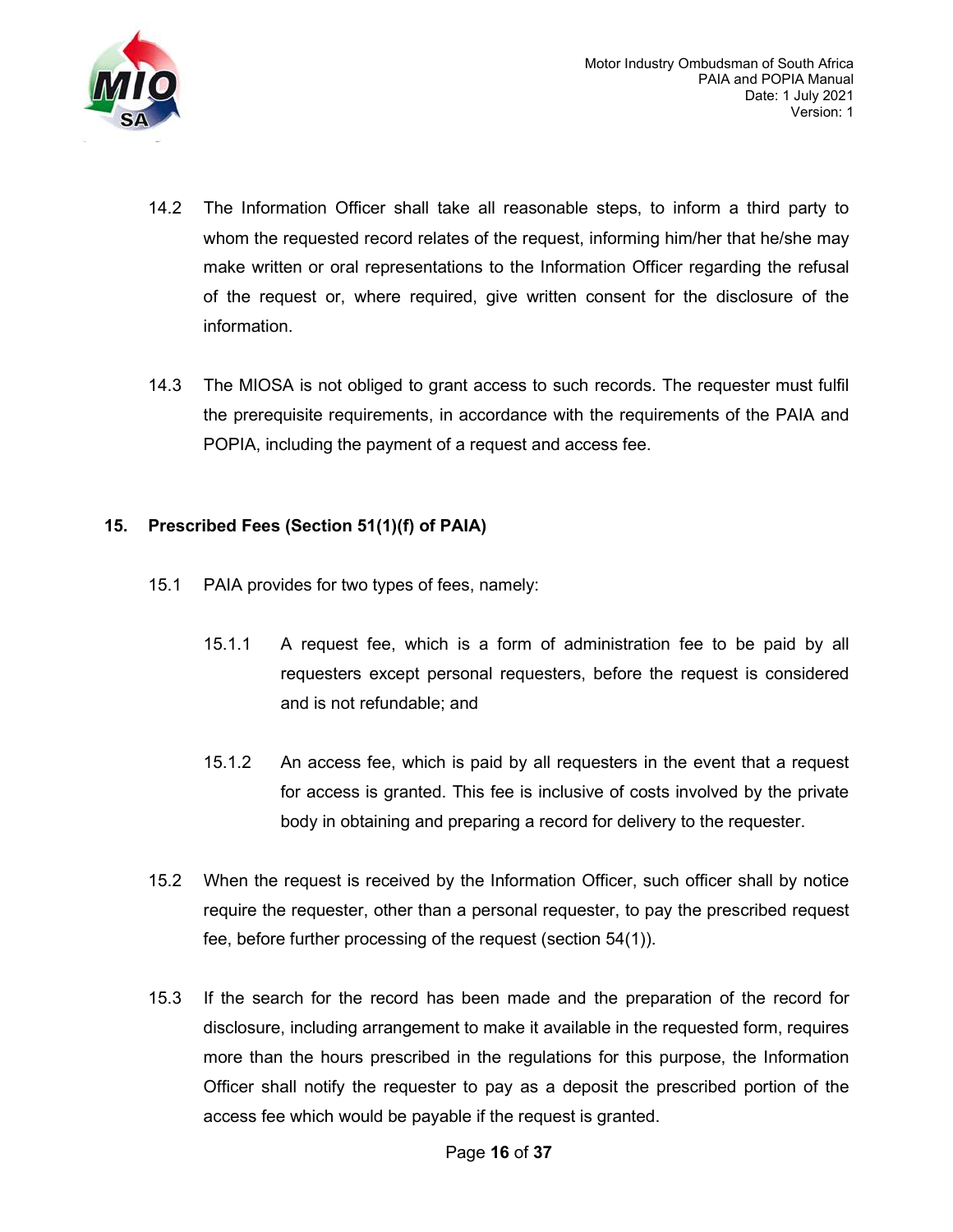

- 15.4 The Information Officer shall withhold a record until the requester has paid the fees as indicated below.
- 15.5 A requester whose request for access to a record has been granted, must pay an access fee that is calculated to include, where applicable, the request fee, the process fee for reproduction and for search and preparation, and for any time reasonably required in excess of the prescribed hours to search for and prepare the record for disclosure including arrangements to make it available in the request form.
- 15.6 If a deposit has been paid in respect of a request for access, which is refused, then the Information Officer concerned must repay the deposit to the requester.

## 16. Reproduction Fee

16.1 Where records will automatically be made available to any person requesting access thereto, the only charge that may be levied for obtaining such records, will be a fee for reproduction of the record in question.

| <b>Reproduction of Information Fees</b>                                   | Fees to be<br>Charged |  |  |  |
|---------------------------------------------------------------------------|-----------------------|--|--|--|
| Information in an A-4 size page photocopy or part thereof                 | R 1,10                |  |  |  |
| A printed copy of an A4-size page or part thereof                         | R 0,75                |  |  |  |
| A copy in computer-readable format, for example:<br>Compact disc          | R 70,00               |  |  |  |
| A transcription of visual images, in an A4-size page<br>or part thereof   | R 40,00               |  |  |  |
| A copy of visual images                                                   | R 60,00               |  |  |  |
| A transcription of an audio record for an A4-size page<br>or part thereof | R 20,00               |  |  |  |
| A copy of an audio record                                                 | R 30,00               |  |  |  |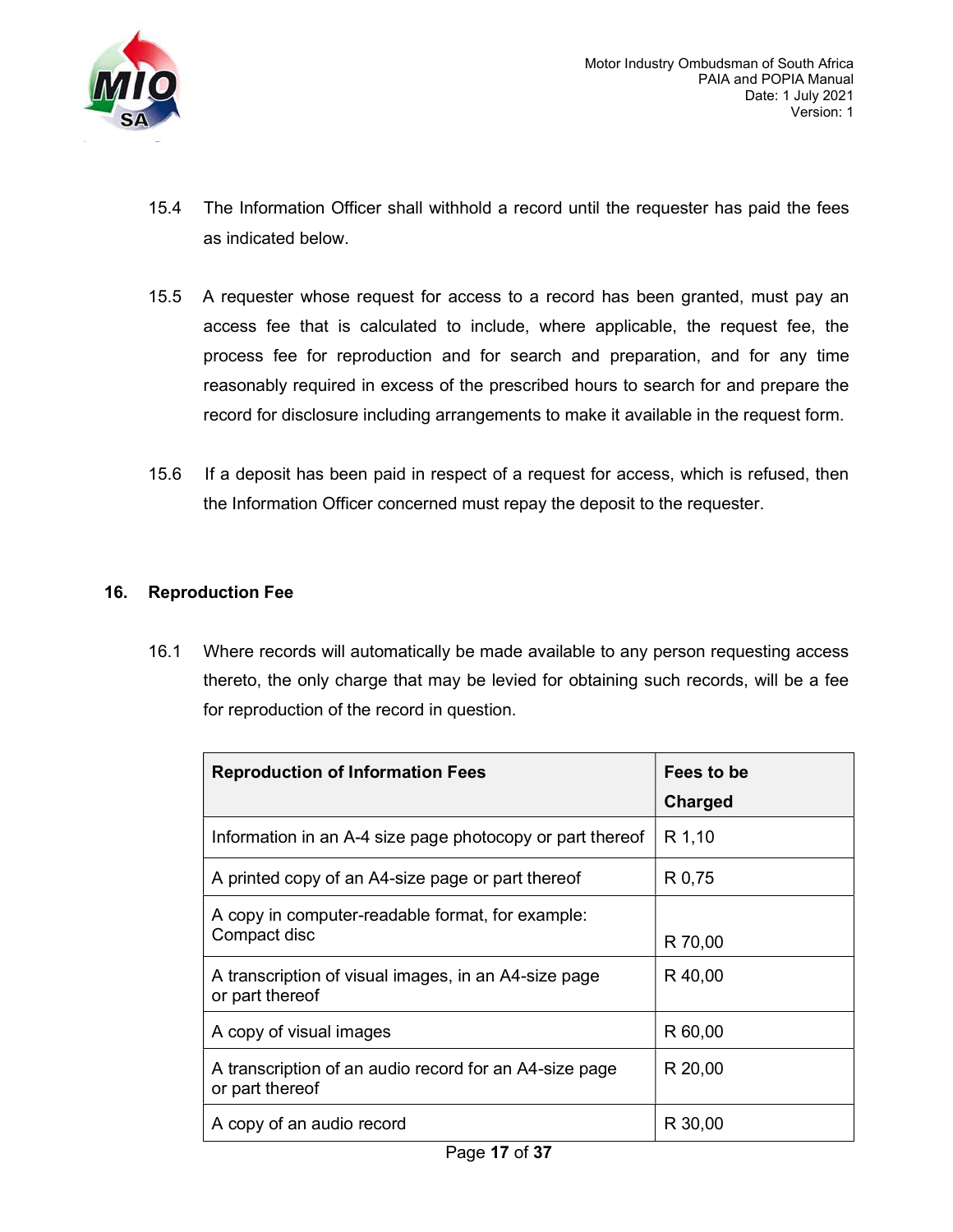

### 16.2 Request Fees

Where a requester submits a request for access to information, held by an entity regarding a person other than the requester himself/herself, a request fee in the amount of R50,00 is payable up-front, before the entity will further process the request received.

### 16.3 Access Fees

16.3.1. An access fee is payable in all instances where a request for access to information is granted, except in those instances where payment of an access fee is specially excluded in terms of PAIA, or an exclusion is determined by the Minister in terms of section 54(8). The applicable access fees which will be payable are:

| <b>Access of Information Fees</b>                                                  | Fees to be<br>Charged |
|------------------------------------------------------------------------------------|-----------------------|
| Information in an A-4 size page photocopy or<br>part thereof                       | R 1,10                |
| A printed copy of an A4-size page or part<br>thereof                               | R 0,75                |
| A copy in computer-readable format, for<br>example:<br>Stiffy disc<br>Compact disc | R 7,50<br>R 70,00     |
| A transcription of visual images, in an A4-size<br>page or part thereof            | R 40,00               |
| A copy of visual images                                                            | R 60,00               |
| A transcription of an audio record for an A4-<br>size page or part thereof         | R 20,00               |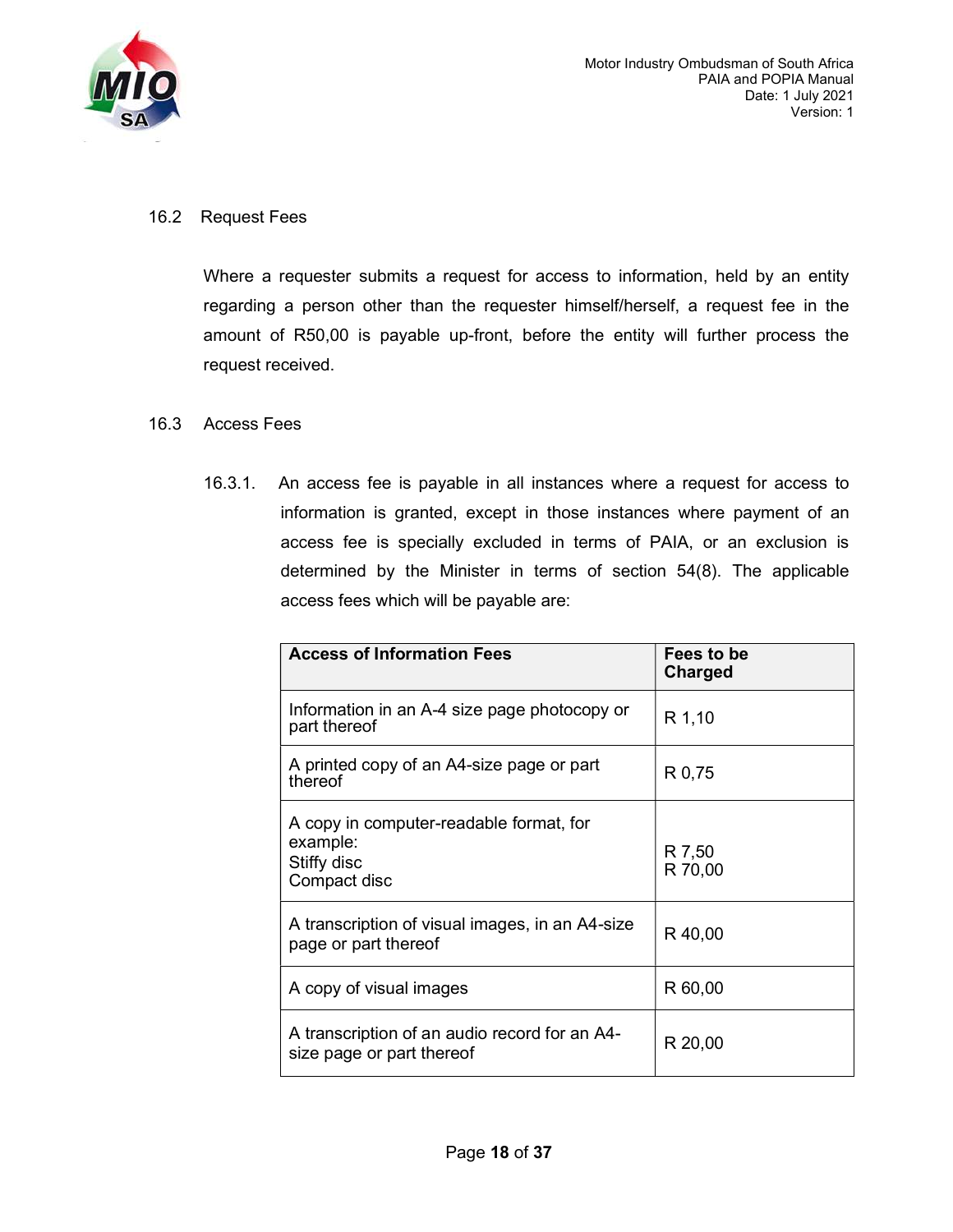

Where a copy of a record needs to be posted the actual postal fee is payable.

### 16.4 Deposits

- 16.4.1. Where the entity receives a request for access to information held on a person other than the requester himself/herself and the Information Officer, upon receipt of the request, is of the opinion that the preparation of the required record of disclosure will take more than 6 (six) hours, a deposit is payable by the requester.
- 16.4.2. The amount of the deposit is equal to 1/3 (one third) of the amount of the applicable access fee.
- 16.5 Collection Fees

The initial "request fee" of R50,00 should be deposited into the bank account provided to the requester and a copy of the deposit slip, application form and other correspondence / documents, must be forwarded to the Information Officer via email.

16.6 All fees are subject to change as allowed for in PAIA and as a consequence such escalations may not always be immediately available at the time of the request being made. Requesters shall be informed of any changes in the fees prior to making a payment.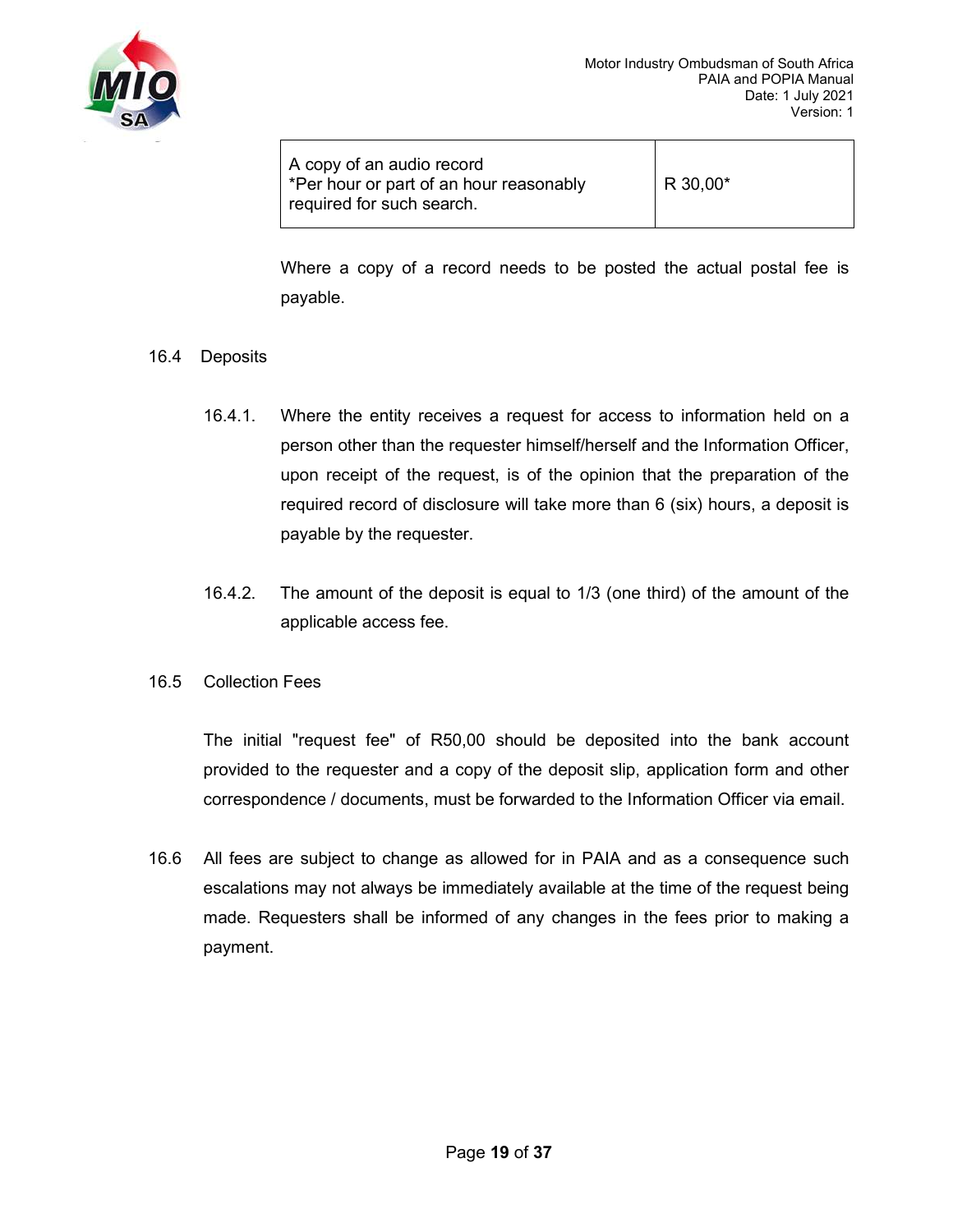

## 17. Decision

- 17.1 Time allowed to the MIOSA
	- 17.1.1 The MIOSA will, within 30 (thirty) days of receipt of the request, decide whether to grant or decline the request and give notice with reasons (if required) to that effect.
	- 17.1.2 The 30 (thirty) day period within which the MIOSA has to decide whether to grant or refuse the request, may be extended for a further period of not more than (30) thirty days, if the request is for a large number of information, or the request requires a search for information held at another location and the information cannot reasonably be obtained within the original 30 (thirty) day period.
	- 17.1.3 The MIOSA will notify the requester in writing should an extension be sought.

## 18. Protection of Personal Information that is processed by the MIOSA

- 18.1. Chapter 3 of POPIA provides for the minimum conditions for lawful processing of Personal Information by a responsible party. These conditions may not be derogated from unless specific exclusions apply as outlined in POPIA.
- 18.2. The MIOSA obtains, processes and further processes Personal Information relating to both individual and juristic persons in order to carry out its operations and organisational functions. The manner in which this information is processed and the purpose for which it is processed is determined by the MIOSA. The MIOSA is accordingly a responsible party for the purposes of POPIA and will ensure that the Personal Information of a data subject: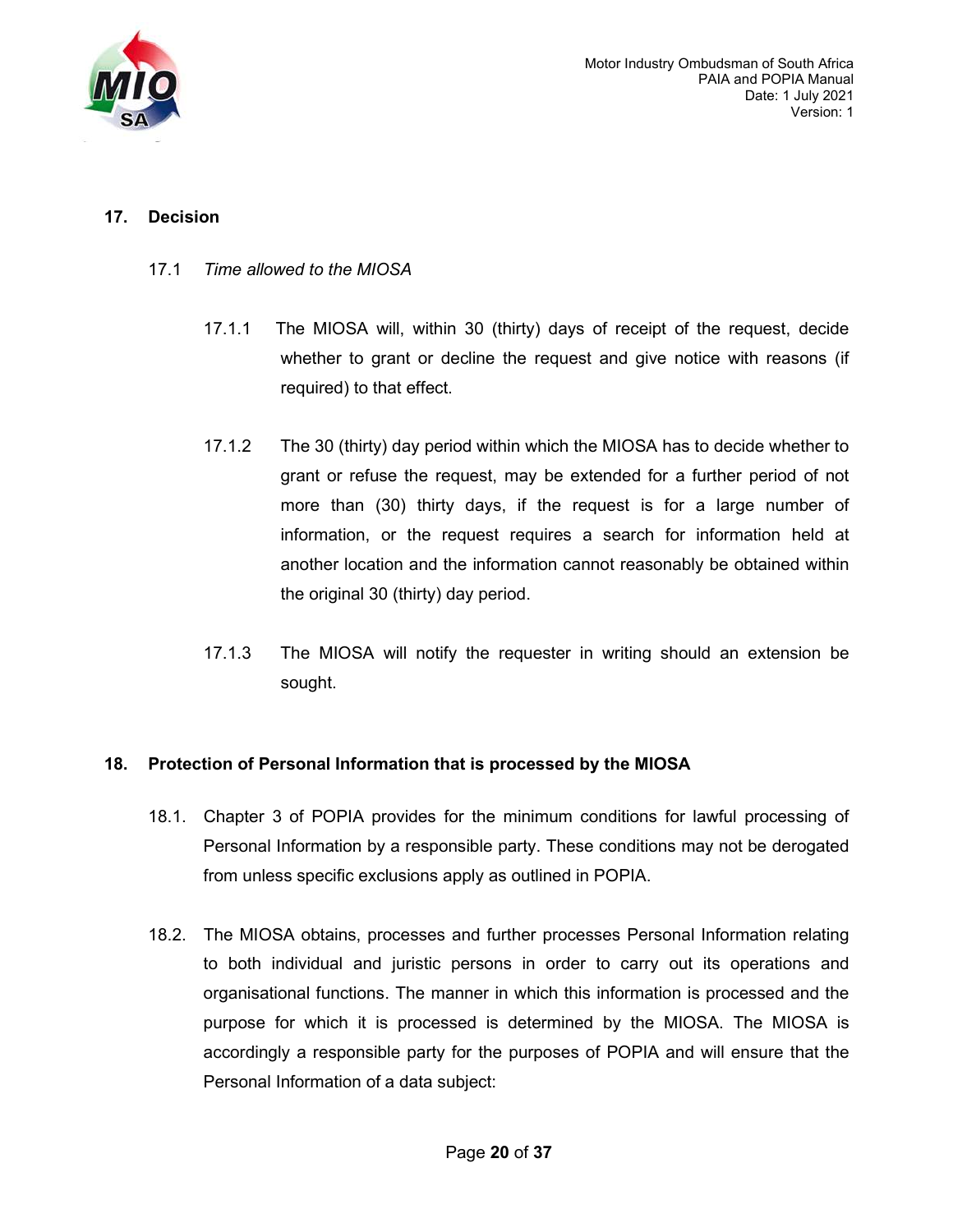

- 18.2.1 Is processed lawfully, fairly and transparently. This includes the provision of appropriate information to data subjects when their data is collected by the MIOSA, in the form of privacy or data collection notices. The MIOSA must also have a legal basis (for example, an obligation by law) to process Personal Information;
- 18.2.2 Is processed only for the purposes for which it was collected;
- 18.2.3 Will not be processed for a secondary purpose unless that processing is compatible with the original purpose.
- 18.2.4 Is adequate, relevant and not excessive for the purposes for which it was collected;
- 18.2.5 Is accurate and kept up to date;
- 18.2.6 Will not be kept for longer than necessary;
- 18.2.7 Is processed in accordance with integrity and confidentiality principles; this includes physical and organisational measures to ensure that Personal Information, in both physical and electronic form, are subject to an appropriate level of security when stored, used and communicated by the MIOSA, in order to protect against access and acquisition by unauthorised persons and accidental loss, destruction or damage;
- 18.2.8 Is processed in accordance with the rights of data subjects, where applicable. Data subjects have the right to:
	- (a) Be notified that their Personal Information is being collected by the MIOSA. The data subject also has the right to be notified in the event of a data breach;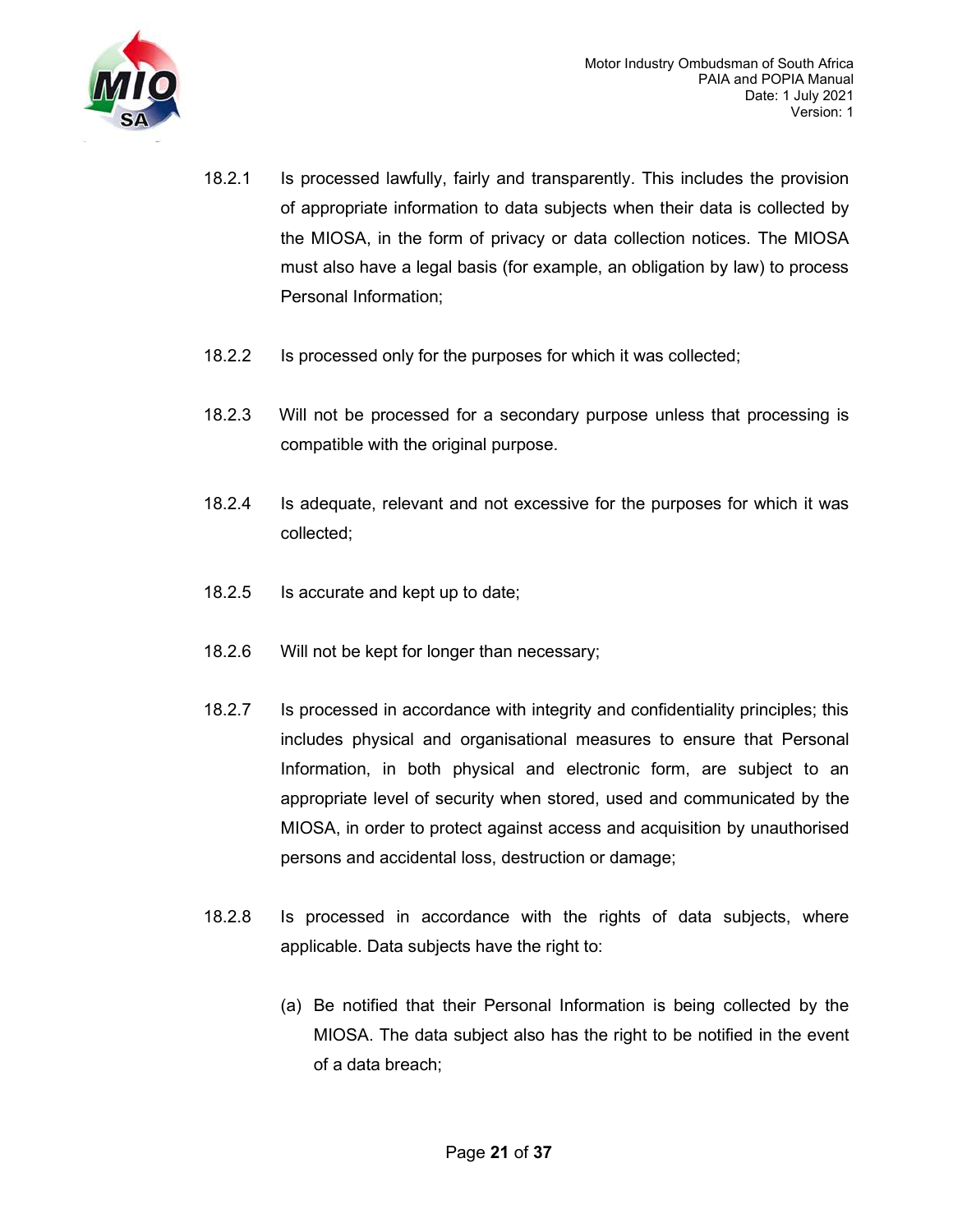

- (b) Know whether the MIOSA holds Personal Information about them, and to access that information. Any request for information must be handled in accordance with the provisions of this Manual;
- (c) Request the correction or deletion of inaccurate, irrelevant, excessive, out of date, incomplete, misleading or unlawfully obtained personal information;
- (d) Object to the MIOSA's use of their Personal Information and request the deletion of such Personal Information (deletion would be subject to the MIOSA's record keeping requirements and mandate); and
- (e) Complain to the Information Regulator regarding an alleged infringement of any of the rights protected under POPIA and to institute civil proceedings regarding the alleged non-compliance with the protection of his, her or its personal information.
- 18.3 Purpose of the processing of Personal Information by the MIOSA

As outlined above, Personal Information may only be processed for a specific purpose. The purpose for which the MIOSA collects, processes or further processes Personal Information is detailed in paragraph 2 above.

- 18.4 A data subject may either be a natural or a juristic person. Part 1 of Appendix 2 sets out the various categories of data subjects that the MIOSA processes Personal Information on and the types of Personal Information relating thereto.
- 18.5 Recipients of Personal Information

Part 2 of Appendix 2 outlines the recipients to whom the MIOSA may provide a data subject's Personal Information to.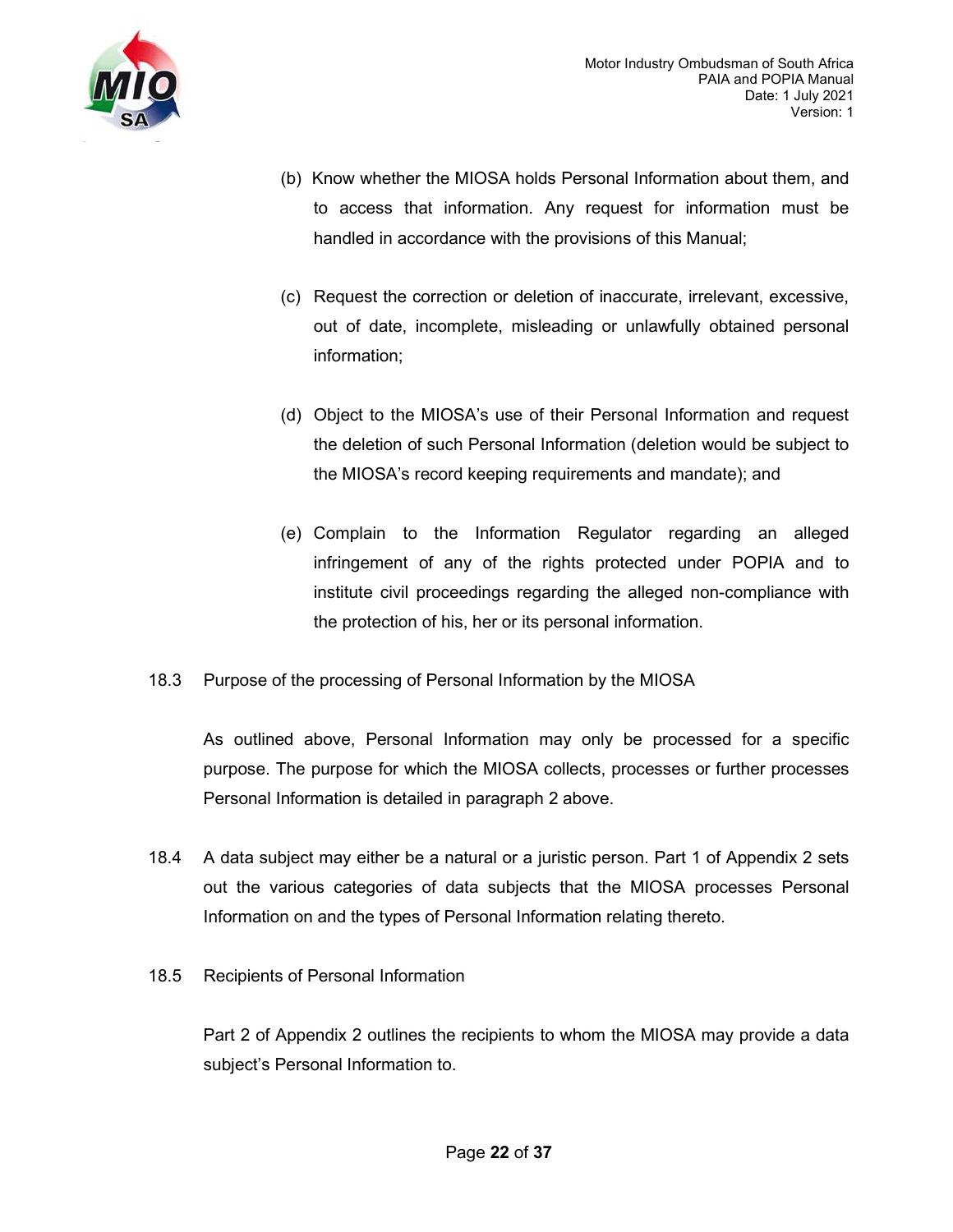

- 18.6 Cross-border flows of Personal Information
	- 18.6.1 POPIA provides that Personal Information may only be transferred out of the Republic of South Africa if:
		- (a) The recipient country can offer such data an "adequate level" of protection.; or
		- (b) The recipient country has provided appropriate safeguards, and on condition that enforceable data subject rights and effective legal remedies for data subjects are available; or
		- (c) The recipient country is in a jurisdiction which is subject to a law that provides substantially the same or similar level of protection to a data subject as in POPIA.
	- 18.6.2 Part 3 of Appendix 2 sets out the planned cross-border transfers of Personal Information and the condition from above that applies thereto.
- 18.7 Justifications for the use of Personal Information

The MIOSA will only process personal information if the below mentioned conditions are met:

- 18.7.1 The person is told why the processing is necessary, what information is required and what will be done with it;
- 18.7.2 The person consents to the processing, which consent will be obtained at the time when that person's personal information is processed;
- 18.7.3 The processing is necessary i.e. in order to conduct an accurate analysis of that person's needs for purposes of amongst other employment reasons, medical aid requirements;
- 18.7.4 The processing is required as a result of or in order to comply with an obligation imposed by law;
- 18.7.5 The processing protects a legitimate interest of the person and it is in the person's best interest; or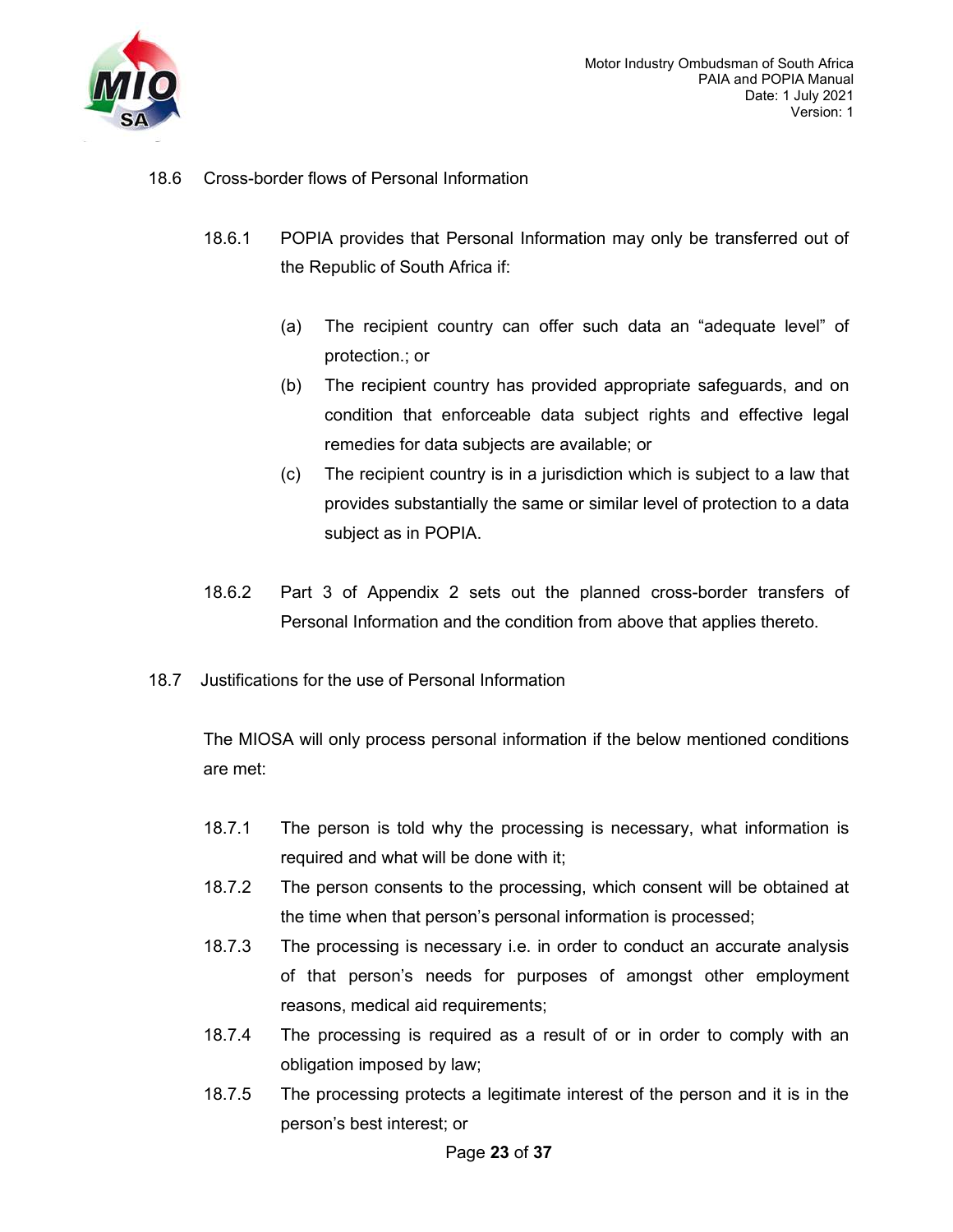

- 18.7.6 Processing is necessary for pursuing the legitimate interests of the MIOSA or of a third party to whom the personal information is supplied.
- 18.8 Description of information security measures to be implemented by the MIOSA

Part 4 of Appendix 2 sets out the types of security measures to implemented by the MIOSA in order to ensure that Personal Information is respected and protected. A preliminary assessment of the suitability of the information security measures implemented or to be implemented by the MIOSA may be conducted in order to ensure that the Personal Information that is processed by the MIOSA is safeguarded and processed in accordance with the conditions for lawful processing.

18.9 Objection to the Processing of Personal Information by a Data Subject

Section 11 (3) of POPIA and regulation 2 of the POPIA Regulations provide that a Data Subject may, at any time object to the Processing of his/her/its Personal Information in the prescribed form attached to this manual as Appendix 3 subject to exceptions contained in POPIA and the MIOSA mandate.

18.10 Request for correction or deletion of Personal Information

Section 24 of POPI and regulation 3 of the POPI Regulations provide that a Data Subject may request for their Personal Information to be corrected/deleted in the prescribed form attached as Appendix 4 to this Manual, subject to exceptions contained in POPIA and the MIOSA mandate.

### 19. Availability and Updating of the Manual

This manual was prepared incompliance with both PAIA and POPIA and the MIOSA will update this manual at such intervals as may be deemed necessary.

This manual is available to view at the MIOSA premises and on its website.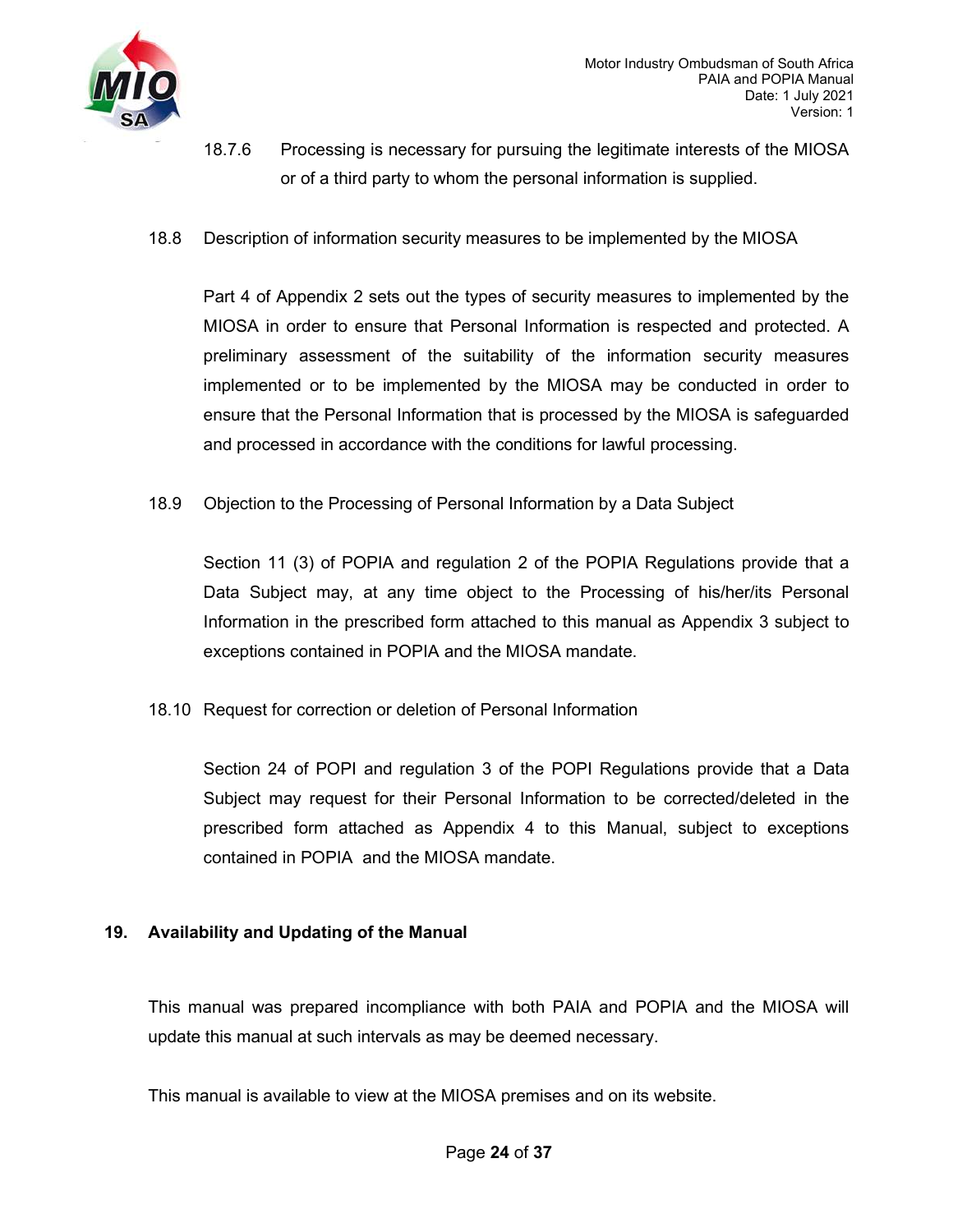

 Motor Industry Ombudsman of South Africa PAIA and POPIA Manual Date: 1 July 2021 Version: 1

## 20. Appendix 1: Access Request Form



J752

## REPUBLIC OF SOUTH AFRICA FORM C REQUEST FOR ACCESS TO RECORD OF PRIVATE BODY (Section 53(1) of the Promotion of Access to Information Act, 2000 (Act No. 2 of 2000)) [Regulation 10]

A. Particulars of private body

The Head: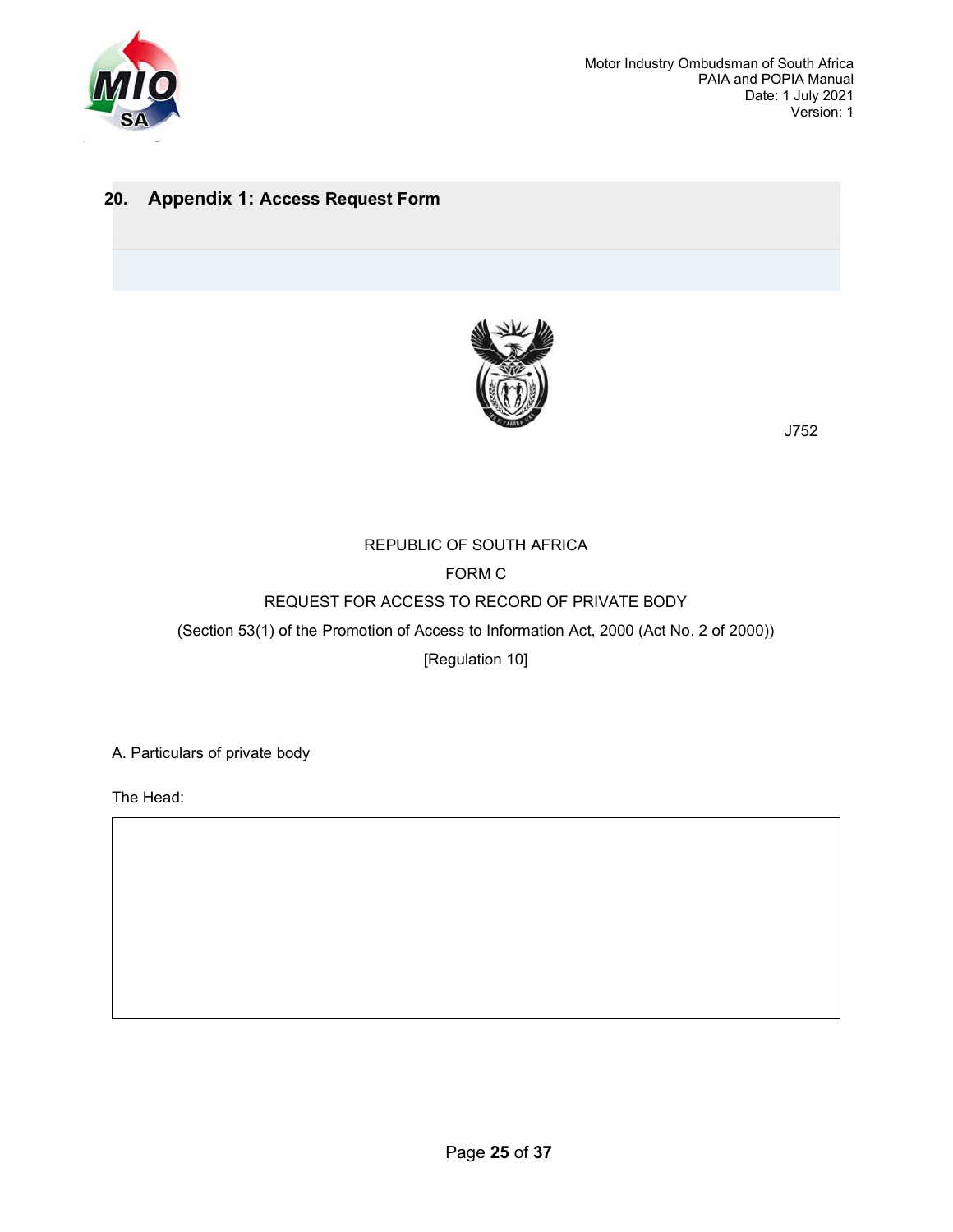

- B. Particulars of person requesting access to the record
- (a) The particulars of the person who requests access to the record must be given below.
- (b) The address and/or fax number in the Republic to which the information is to be sent must be given.
- (c) Proof of the capacity in which the request is made, if applicable, must be attached.

| Full names and surname: |  |  |  |             |  |  |  |
|-------------------------|--|--|--|-------------|--|--|--|
| Identity number:        |  |  |  |             |  |  |  |
| Postal address:         |  |  |  |             |  |  |  |
| Telephone number:       |  |  |  | Fax number: |  |  |  |
| E-mail address:         |  |  |  |             |  |  |  |

Capacity in which request is made, when made on behalf of another person:

C. Particulars of person on whose behalf request is made

This section must be completed ONLY if a request for information is made on behalf of another person

| Full names and surname: |  |  |  |  |  |  |  |
|-------------------------|--|--|--|--|--|--|--|
| Identity number:        |  |  |  |  |  |  |  |

#### D. Particulars of record

(a) Provide full particulars of the record to which access is requested, including the reference number if that is known to you, to enable the record to be located.

(b) If the provided space is inadequate, please continue on a separate folio and attach it to this form. The requester must sign all the additional folios.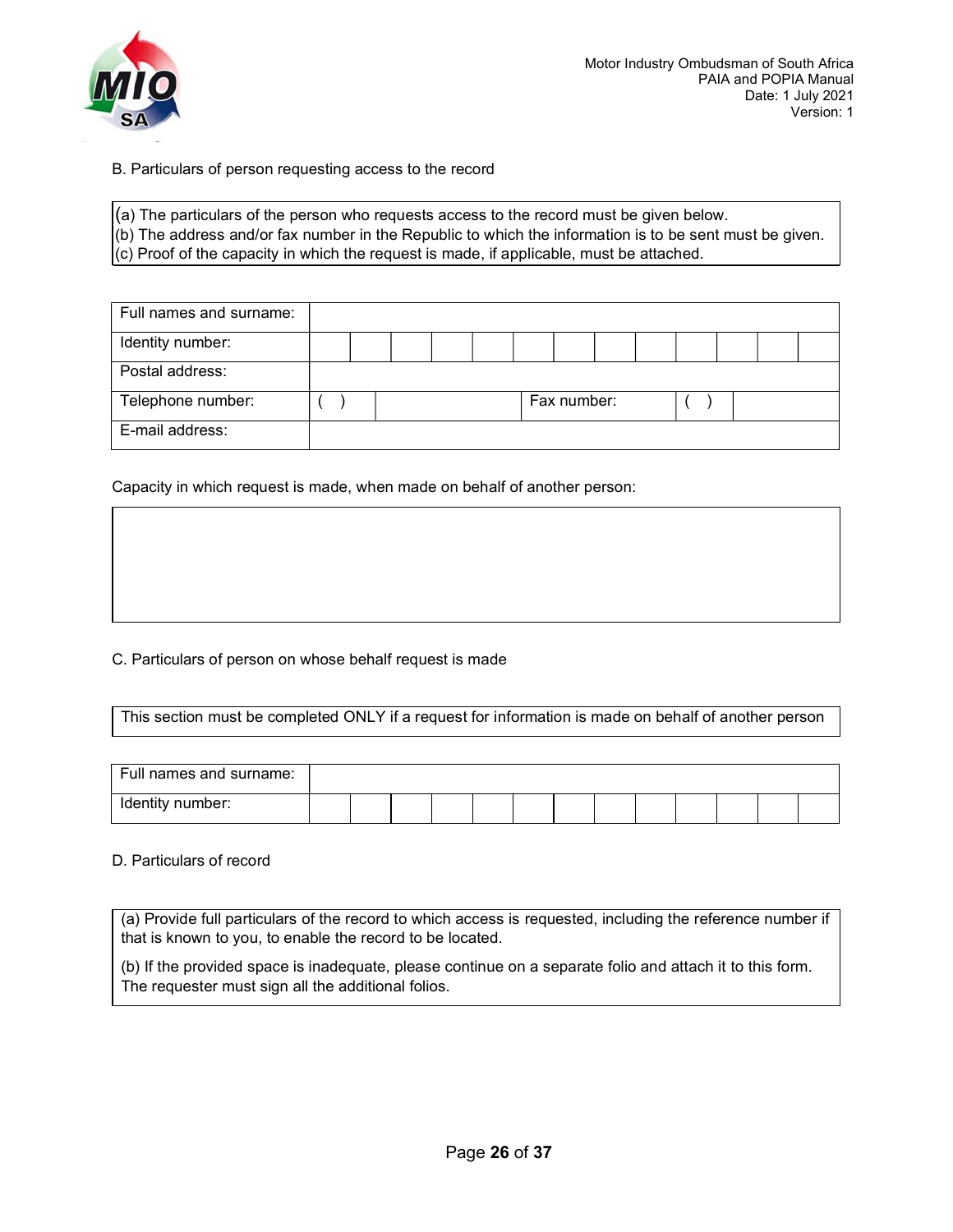

1. Description of record or relevant part of the record

2. Reference number, if available:

3. Any further particulars of record:

#### E. Fees

- (a) A request for access to a record, other than a record containing personal information about yourself, will be processed only after a request fee has been paid.
- (b) You will be notified of the amount required to be paid as the request fee.
- (c) The fee payable for access to a record depends on the form in which access is required and the reasonable time required to search for and prepare a record.
- (d) If you qualify for exemption of the payment of any fee, please state the reason for exemption.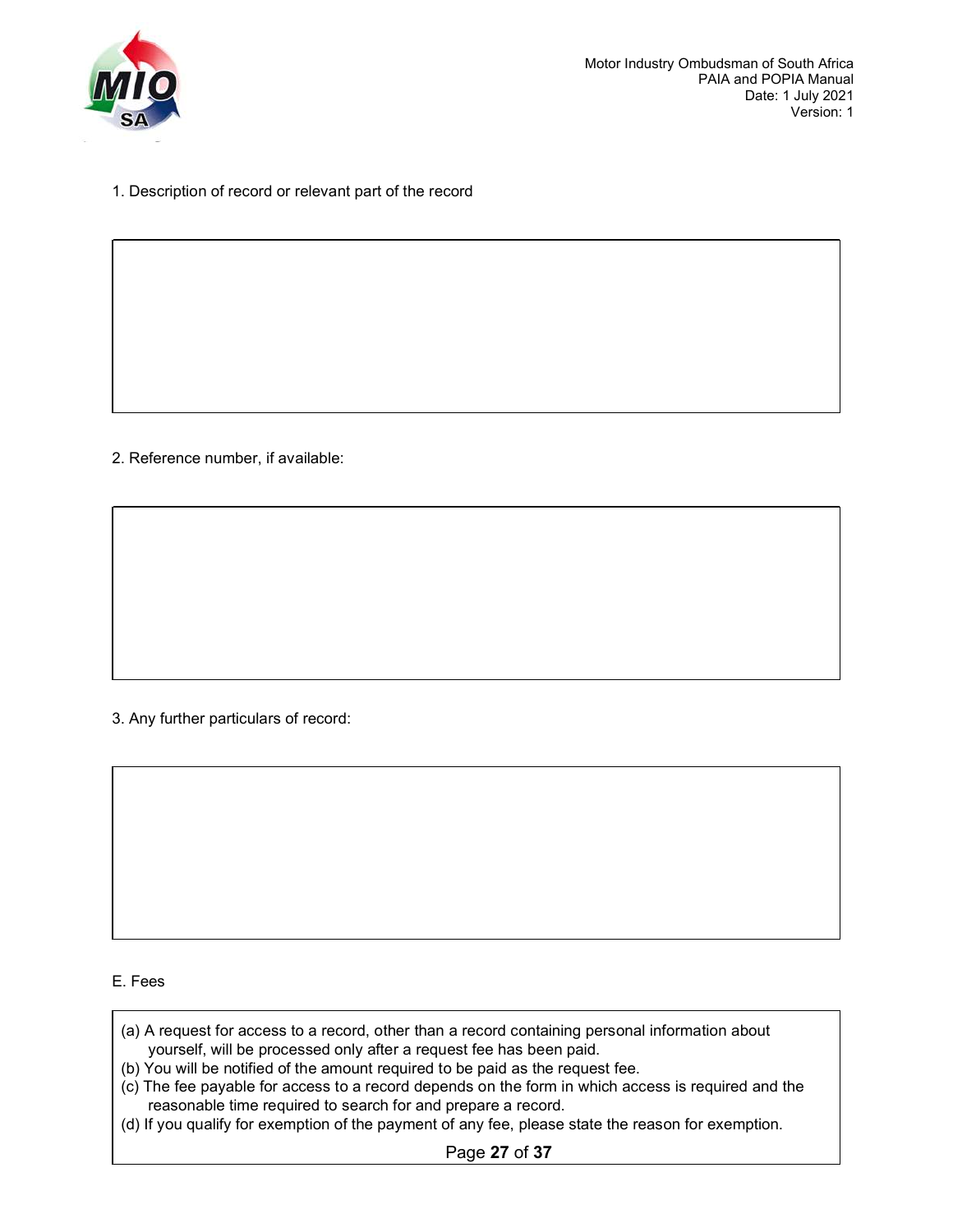

Reason for exemption from payment of fees

### F. Form of access to record

If you are prevented by a disability to read, view or listen to the record in the form of access provided for in 1 to 4 below, state your disability and indicate in which form the record is required.

| Disability:                                                                                                                                                 |  | Form in which record is required: |  |
|-------------------------------------------------------------------------------------------------------------------------------------------------------------|--|-----------------------------------|--|
| Mark the appropriate box with an X.                                                                                                                         |  |                                   |  |
| NOTES:                                                                                                                                                      |  |                                   |  |
| (a) Compliance with your request for access in the specified form may depend on the form in which the<br>record is available.                               |  |                                   |  |
| (b) Access in the form requested may be refused in certain circumstances. In such a case you will be<br>informed if access will be granted in another form. |  |                                   |  |
| (c) The fee payable for access to the record, if any, will be determined partly by the form in which<br>access is requested.                                |  |                                   |  |

|                                                                                                                                                | copy of record* | inspection of record |  |
|------------------------------------------------------------------------------------------------------------------------------------------------|-----------------|----------------------|--|
| 2. If record consists of visual images - (this includes photographs, slides, video recordings, computer-<br>generated images, sketches, etc.): |                 |                      |  |
|                                                                                                                                                |                 |                      |  |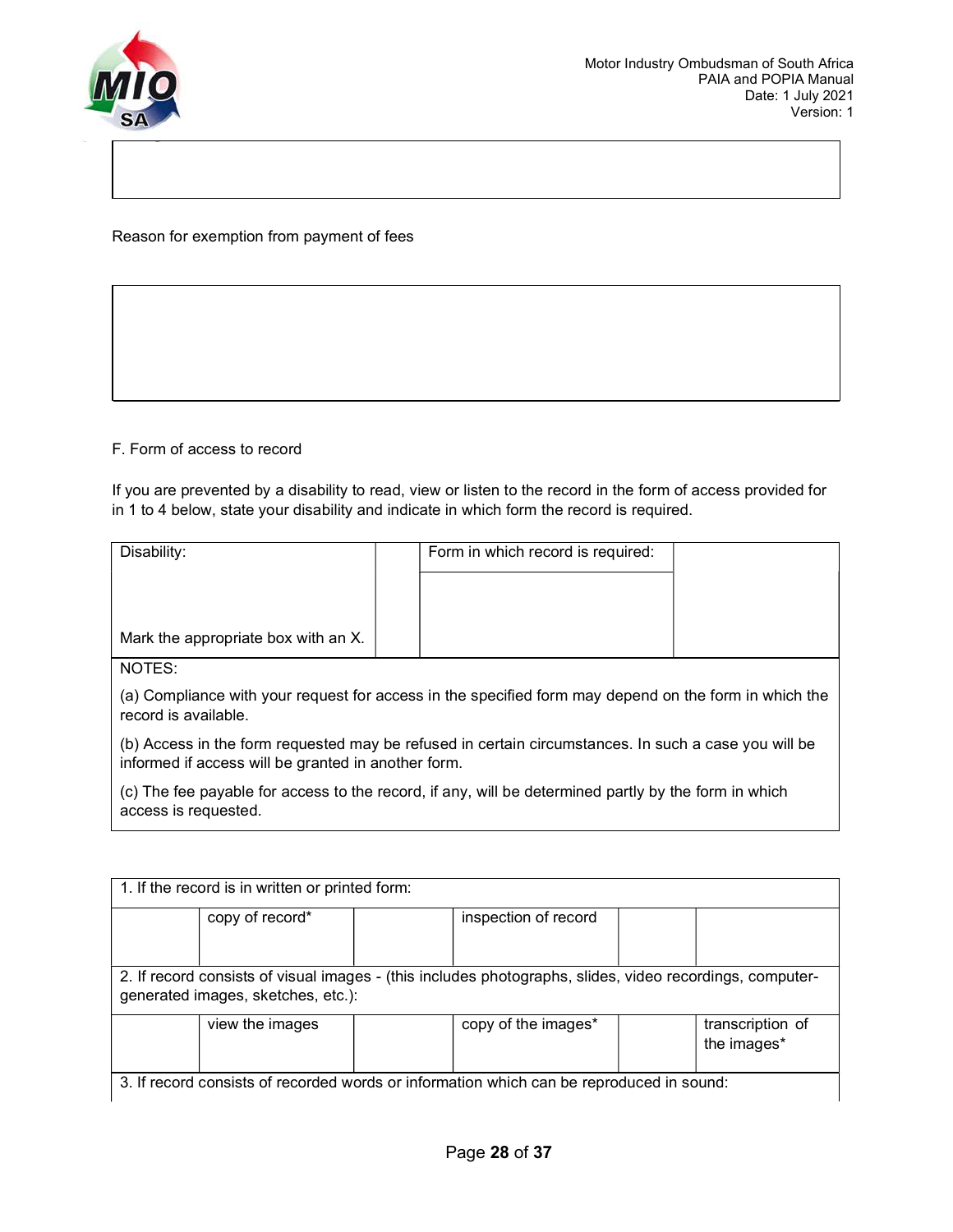

|                                                                                                                                                               | listen<br>the<br>to<br>soundtrack (audio<br>cassette) | transcription<br>of<br>soundtrack* (written<br>or printed document)<br>4. If record is held on computer or in an electronic or machine-readable form: |                                                                                  |
|---------------------------------------------------------------------------------------------------------------------------------------------------------------|-------------------------------------------------------|-------------------------------------------------------------------------------------------------------------------------------------------------------|----------------------------------------------------------------------------------|
|                                                                                                                                                               | printed copy of<br>record*                            | printed<br>0f<br>copy<br>information derived<br>from the record*                                                                                      | copy in computer<br>form <sup>*</sup><br>readable<br>(stiffy or compact<br>disc) |
| *If you requested a copy or transcription of a record (above), do you wish the copy or transcription to<br>be posted to you? Postage is payable.<br>No<br>Yes |                                                       |                                                                                                                                                       |                                                                                  |

### G. Particulars of right to be exercised or protected

If the provided space is inadequate, please continue on a separate folio and attach it to this form. The requester must sign all the additional folios.

1. Indicate which right is to be exercised or protected:

2. Explain why the record requested is required for the exercise or protection of the aforementioned right:

#### H. Notice of decision regarding request for access

You will be notified in writing whether your request has been approved / denied. If you wish to be informed in another manner, please specify the manner and provide the necessary particulars to enable compliance with your request.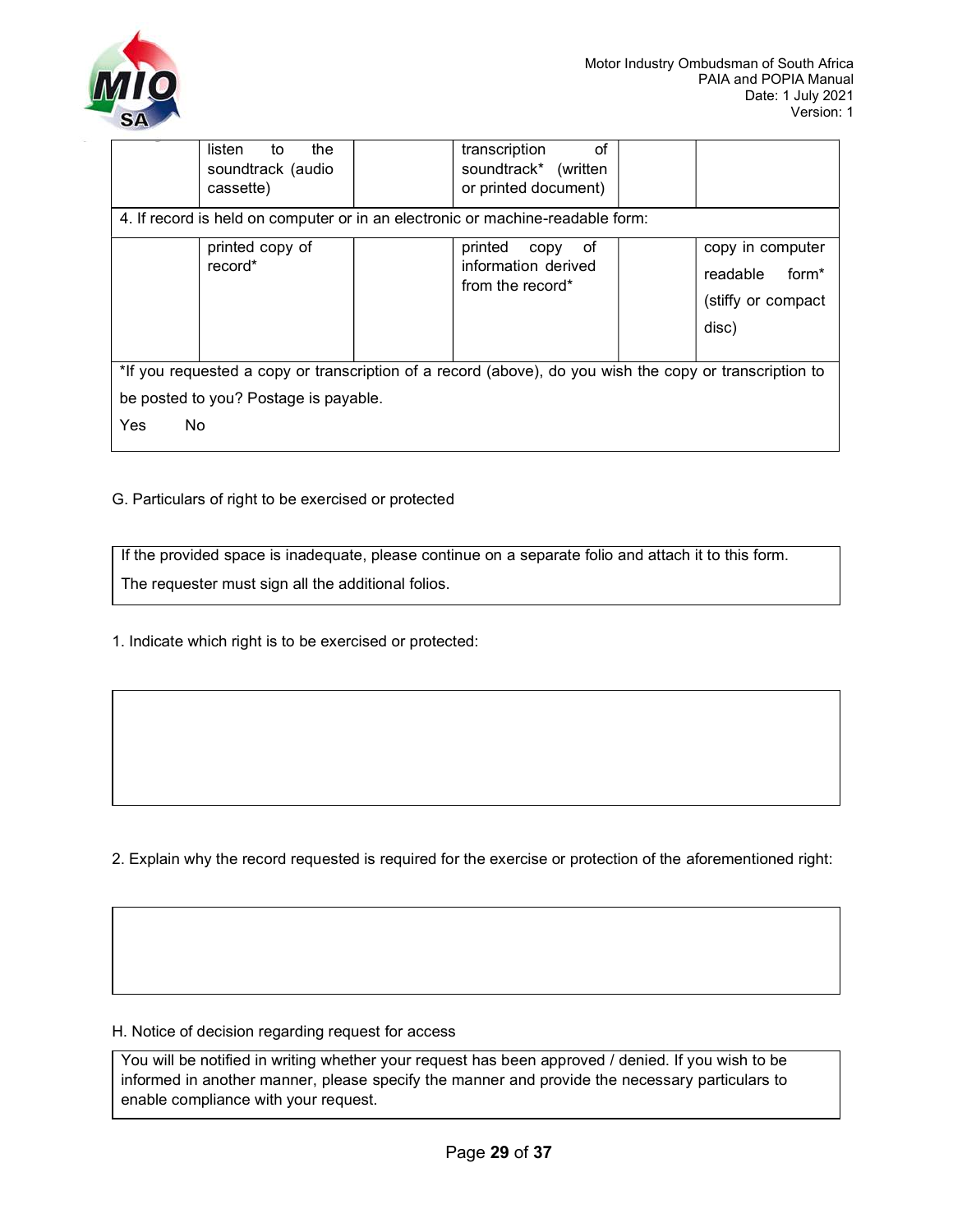

How would you prefer to be informed of the decision regarding your request for access to the record?

Signed at ………………………… this day ………..………… of …………………… year……………..…

……………………………………………………………..

Signature of Requester /

Person on Whose Behalf Request is Made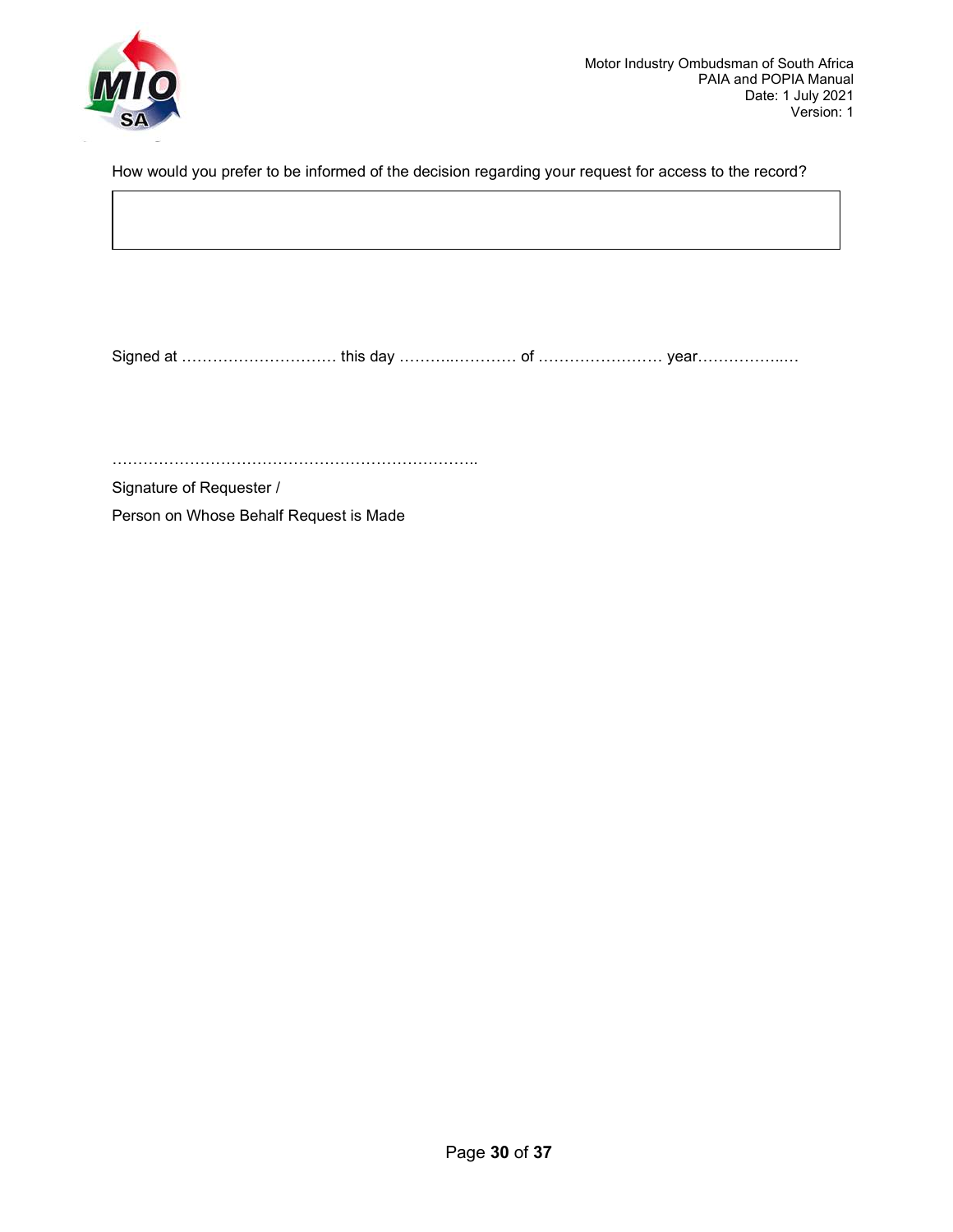

21. Appendix 2

## Part 1

Categories of Data Subjects and Categories of Personal Information relating thereto

| <b>Subject</b>               | Category                                                                       |
|------------------------------|--------------------------------------------------------------------------------|
| <b>Companies Act Records</b> | Documents of Incorporation (MIOSA)<br>Names and addresses of Directors (MIOSA) |
|                              | Memorandum of Incorporation (MIOSA)                                            |
|                              | Minutes of meetings of the Board of Directors (MIOSA)                          |
|                              | Documents of Incorporation (Industry Participants)                             |
|                              | Names and addresses of Directors (Industry Participants)                       |
| <b>Financial Records</b>     | <b>Accounting Records</b>                                                      |
|                              | <b>Annual Financial Reports</b>                                                |
|                              | <b>Annual Financial Statements</b>                                             |
|                              | <b>Asset Registers</b>                                                         |
|                              | <b>Bank Statements</b>                                                         |
|                              | Banking details and bank accounts                                              |
|                              | Banking details (Industry Participants)                                        |
|                              | <b>Banking Records;</b>                                                        |
|                              | Debtors lists (Industry Participants)                                          |
|                              | Statements and invoices (Industry Participants)                                |
|                              | Ledgers                                                                        |
|                              | General reconciliation                                                         |
|                              | Policies and procedures                                                        |
|                              | <b>Rental Agreements</b>                                                       |
|                              | <b>Tax Returns</b>                                                             |
| Income Tax Records           | <b>PAYE Records</b>                                                            |
|                              | Documents issued to employees for income tax purposes                          |
|                              | Records of payments made to SARS on behalf of employees                        |
|                              | All other statutory compliances: VAT, Levies Skills                            |
|                              | Development, UIF                                                               |
|                              |                                                                                |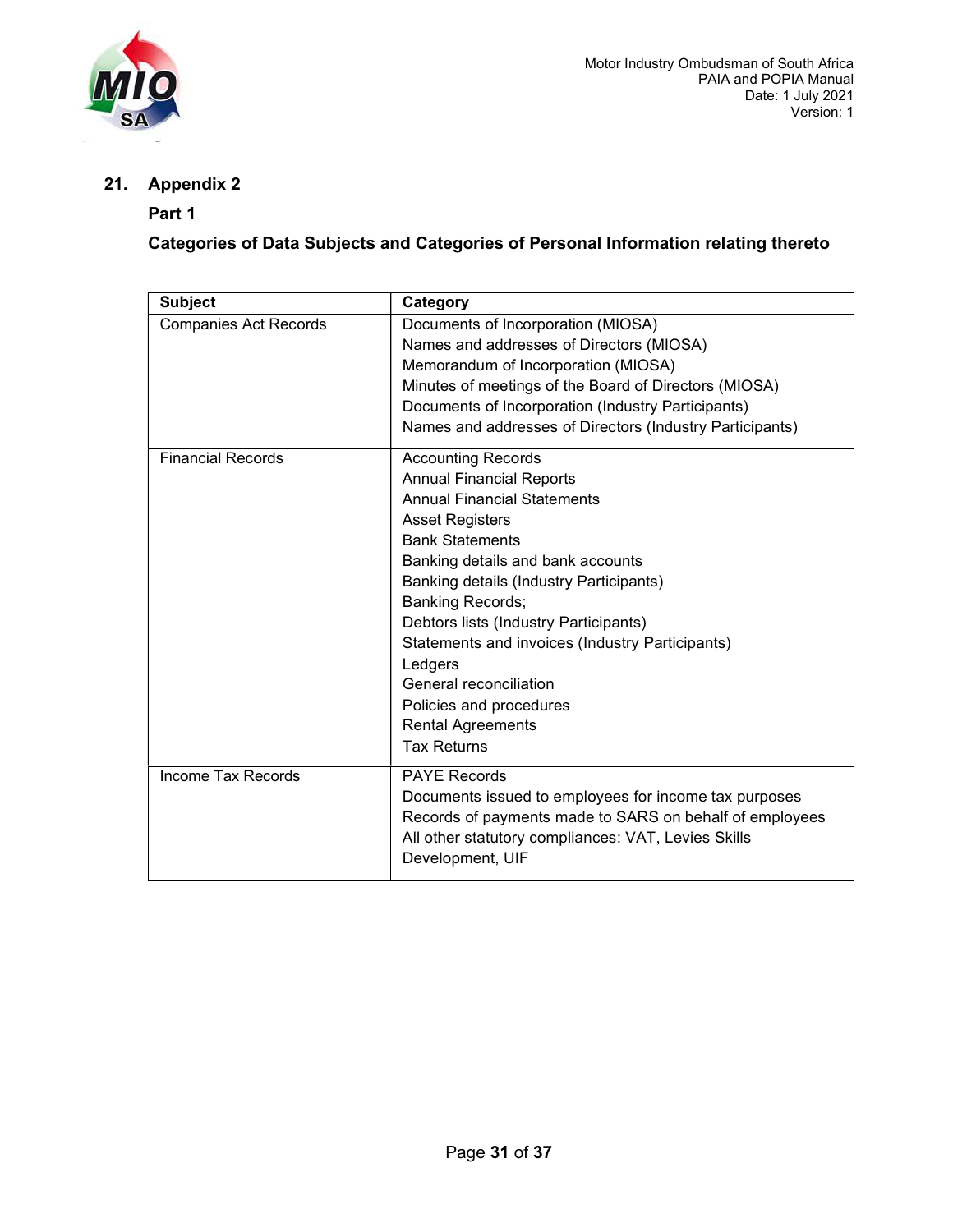

| Personnel Documents And       | Address and contact detail lists                         |
|-------------------------------|----------------------------------------------------------|
| Records                       | <b>Disciplinary Policy and Procedure</b>                 |
|                               | Record of Disciplinary Procedures                        |
|                               | <b>Employee Benefits</b>                                 |
|                               | <b>Employment Contracts</b>                              |
|                               | <b>Employment Equity Documents</b>                       |
|                               | <b>Grievance Procedures</b>                              |
|                               | Leave Records                                            |
|                               | <b>Medical Aid Records</b>                               |
|                               | <b>Medical Records</b>                                   |
|                               | Payroll reports                                          |
|                               | <b>Pension Fund Records</b>                              |
|                               | Safety, Health and Environmental records                 |
|                               | <b>Salary Records</b>                                    |
|                               | <b>SETA</b> records                                      |
|                               | Organisational policies and codes of conduct             |
|                               | Training records                                         |
|                               | Training manuals                                         |
| <b>Procurement Department</b> | Standard Terms and Conditions for supply of services and |
|                               | products                                                 |
|                               | Service Level, Contractor and Supplier Agreements        |
|                               | Lists of suppliers, products and services                |
|                               | Policies and Procedures.                                 |
| Risk Management and           | Audit reports                                            |
| Audit                         | Risk management frameworks                               |
|                               | Risk management plans.                                   |
|                               |                                                          |
| <b>IT Department</b>          | Computer / mobile device usage policy documentation      |
|                               | Disaster Recovery and Business Continuity Plans          |
|                               | Hardware asset registers                                 |
|                               | Information Security and General ICT Policy              |
|                               | Software licensing                                       |
|                               | System documentation and manuals.                        |
| Other documents               | <b>Prescribed Complaint Forms and Annexures</b>          |
|                               | Record of conciliation process                           |
|                               | Record of litigation matters                             |
|                               | Field Inspection reports                                 |
|                               | <b>Annual Reports</b>                                    |
|                               | <b>Electronic Newsletters to Stakeholders</b>            |
|                               | <b>General Information Brochures</b>                     |
|                               |                                                          |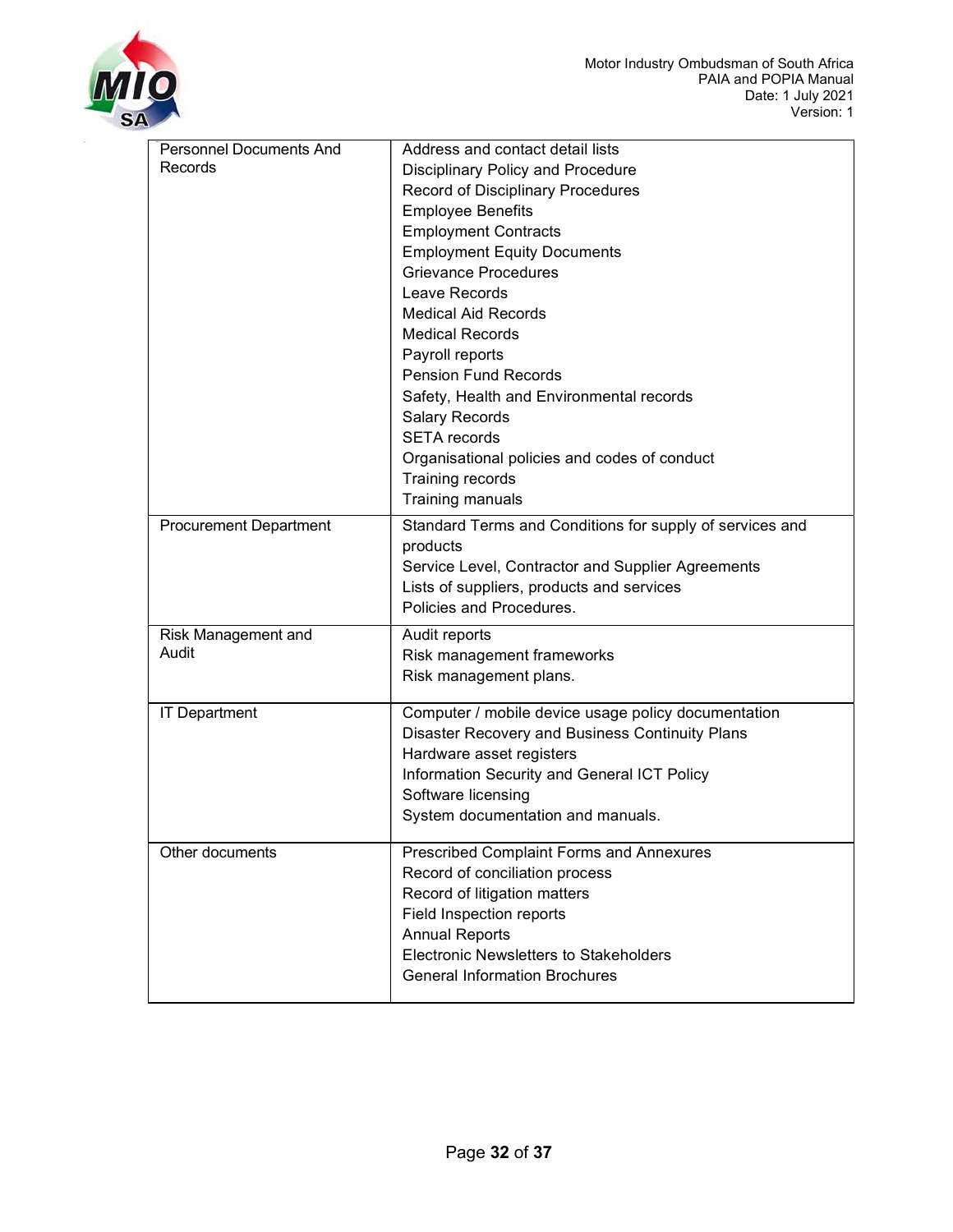

## 22. Appendix 2: Part 2 - Recipients of Personal Information

- a. Any firm, organisation or person that the MIOSA uses to collect contributions or to provide a service on its behalf;
- b. Any firm, organisation or person that/who provides the MIOSA with products or services;
- c. Any payment system the MIOSA uses;
- d. Regulatory and governmental authorities, or other authorities, including tax authorities, where the MIOSA has a duty to share information;
- e. Third parties to whom payments are made on behalf of employees;
- f. Financial institutions from whom payments are received on behalf of data subjects;
- g. Any other operator not specified; and/or
- h. Employees, contractors and temporary staff;

## 23. Appendix 2: Part 3 – Cross border transfers of Personal Information

Personal Information may be transmitted transborder to MIOSA's suppliers in other countries, and Personal Information may be stored in data servers hosted outside South Africa. The MIOSA will endeavour to ensure that its suppliers and service providers will make all reasonable efforts to secure the said data and Personal Information.

## 24. Appendix 2: Part 4 – Description of information security measures

The MIOSA undertakes to institute and maintain the data protection measures to accomplish the following objectives outlined below. The details given are to be interpreted as examples of how to achieve an adequate data protection level for each objective. The MIOSA may use alternative measures and adapt to technological security development, as needed, provided that the objectives are achieved.

## 1. Access Control of Persons

The MIOSA shall implement suitable measures in order to prevent unauthorised persons from gaining access to the data processing equipment where the data are processed.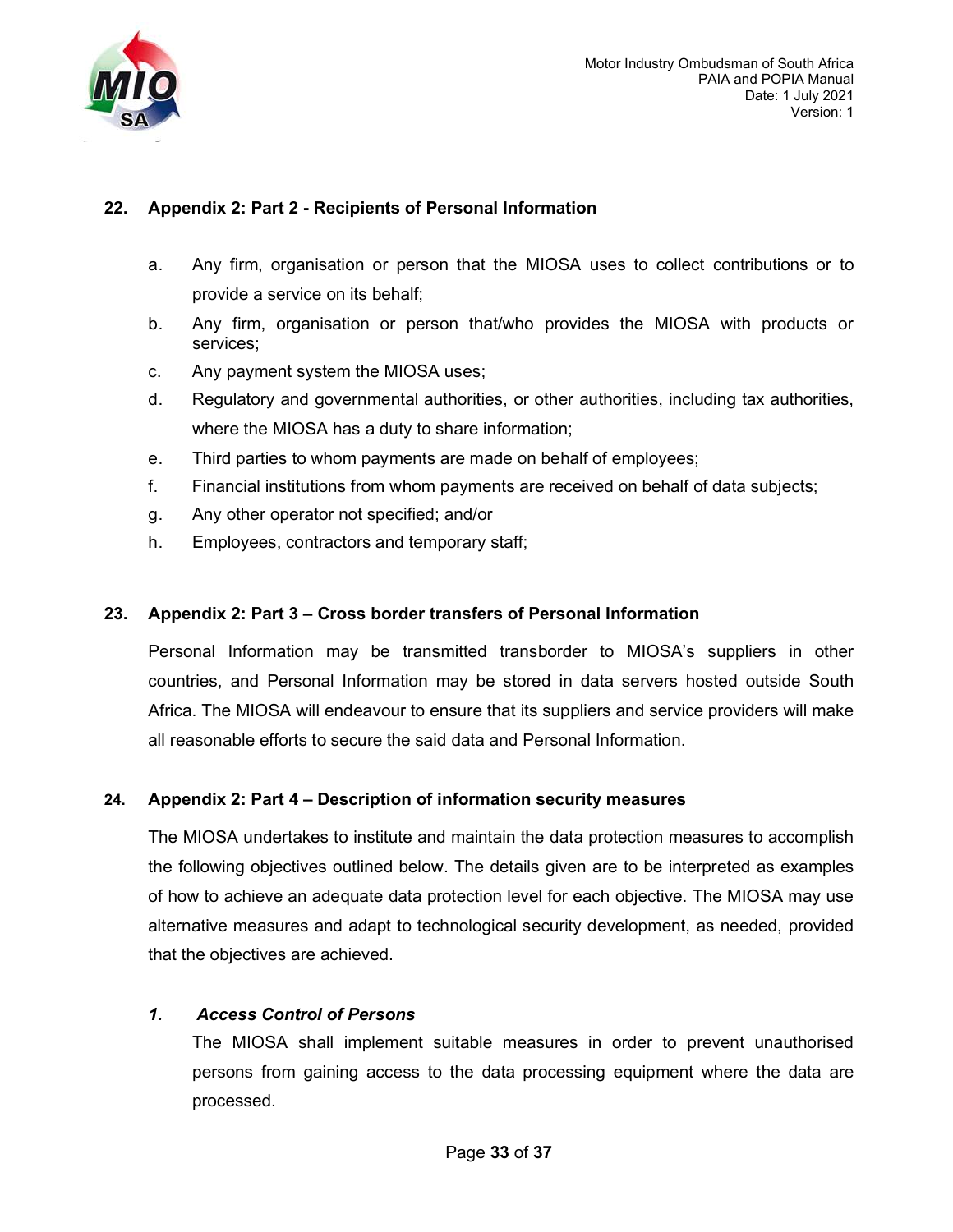

## 2. Data Media Control

The MIOSA undertakes to implement suitable measures to prevent the unauthorised manipulation of media, including reading, copying, alteration or removal of the data media used by the MIOSA and containing personal data of data subjects.

## 3. Data Memory Control

The MIOSA undertakes to implement suitable measures to prevent unauthorised input into data memory and the unauthorised reading, alteration or deletion of stored data.

## 4. User Control

The MIOSA shall implement suitable measures to prevent its data processing systems from being used by unauthorised persons by means of data transmission equipment.

## 5. Access Control to Data

The MIOSA represents that the persons entitled to use the MIOSA's data processing system are only able to access the data within the scope and to the extent covered by their respective access permissions (authorisation).

## 6. Transmission Control

The MIOSA shall be obliged to enable the verification and tracing of the locations / destinations to which the personal information is transferred by utilisation of the MIOSA's data communication equipment / devices.

## 7. Transport Control

The MIOSA shall implement suitable measures to prevent Personal Information from being read, copied, altered or deleted by unauthorised persons during the transmission thereof or during the transport of the data media.

## 8. Organisation Control

The MIOSA shall maintain its internal organisation in a manner that meets the requirements of this Manual.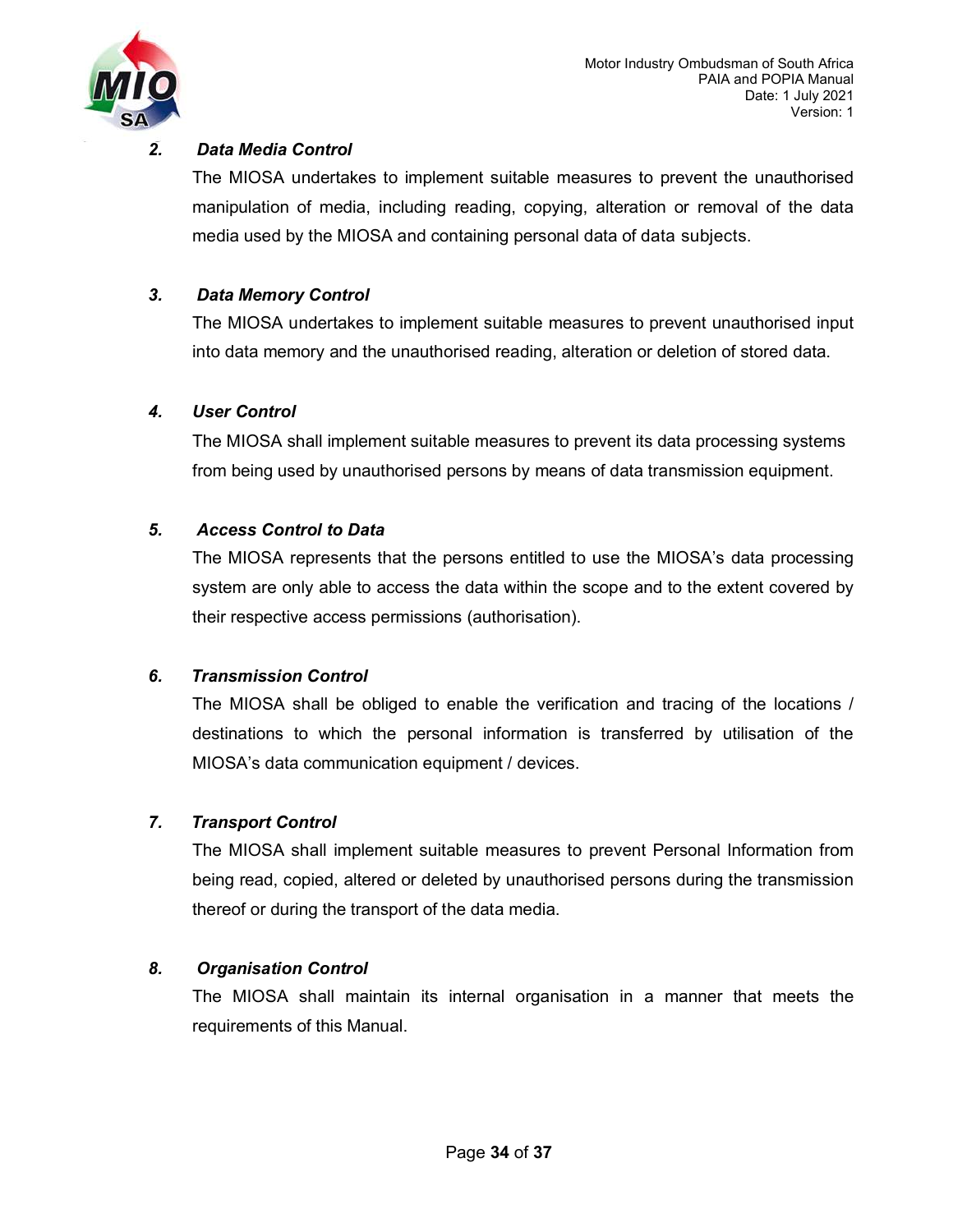

### 25. Appendix 3

Objection to the Processing of Personal Information in terms of Section 11(3) of the Protection of Personal Information Act, 2013 and Regulations relating to the Protection of Personal Information, 2018

- 1 Affidavits or other documentary evidence as applicable in support of the objection may be attached.
- 2 If the space provided for in this Form is inadequate, submit information as an Annexure to this Form and sign each page.
- 3 Complete as is applicable

| A                                                           | <b>DETAILS OF DATA SUBJECT</b>                                                         |
|-------------------------------------------------------------|----------------------------------------------------------------------------------------|
| Name(s) and surname/ registered<br>name of data subject:    |                                                                                        |
| Unique Identifier/ Identity Number                          |                                                                                        |
| Residential, postal or business address:                    |                                                                                        |
| Contact number(s):                                          |                                                                                        |
| Fax number / E-mail address:                                |                                                                                        |
| в                                                           | <b>DETAILS OF RESPONSIBLE PARTY</b>                                                    |
| Name(s) and surname/<br>registered<br>name of data subject: |                                                                                        |
| Residential, postal or business address:                    |                                                                                        |
| Contact number(s):                                          |                                                                                        |
| Fax number / E-mail address:                                |                                                                                        |
| C                                                           | <b>REASONS FOR OBJECTION</b><br>(Please provide detailed reasons for the<br>objection) |

Signed at ...................................... this ....... day of ..................20…

............................................................

Signature of data subject/designated person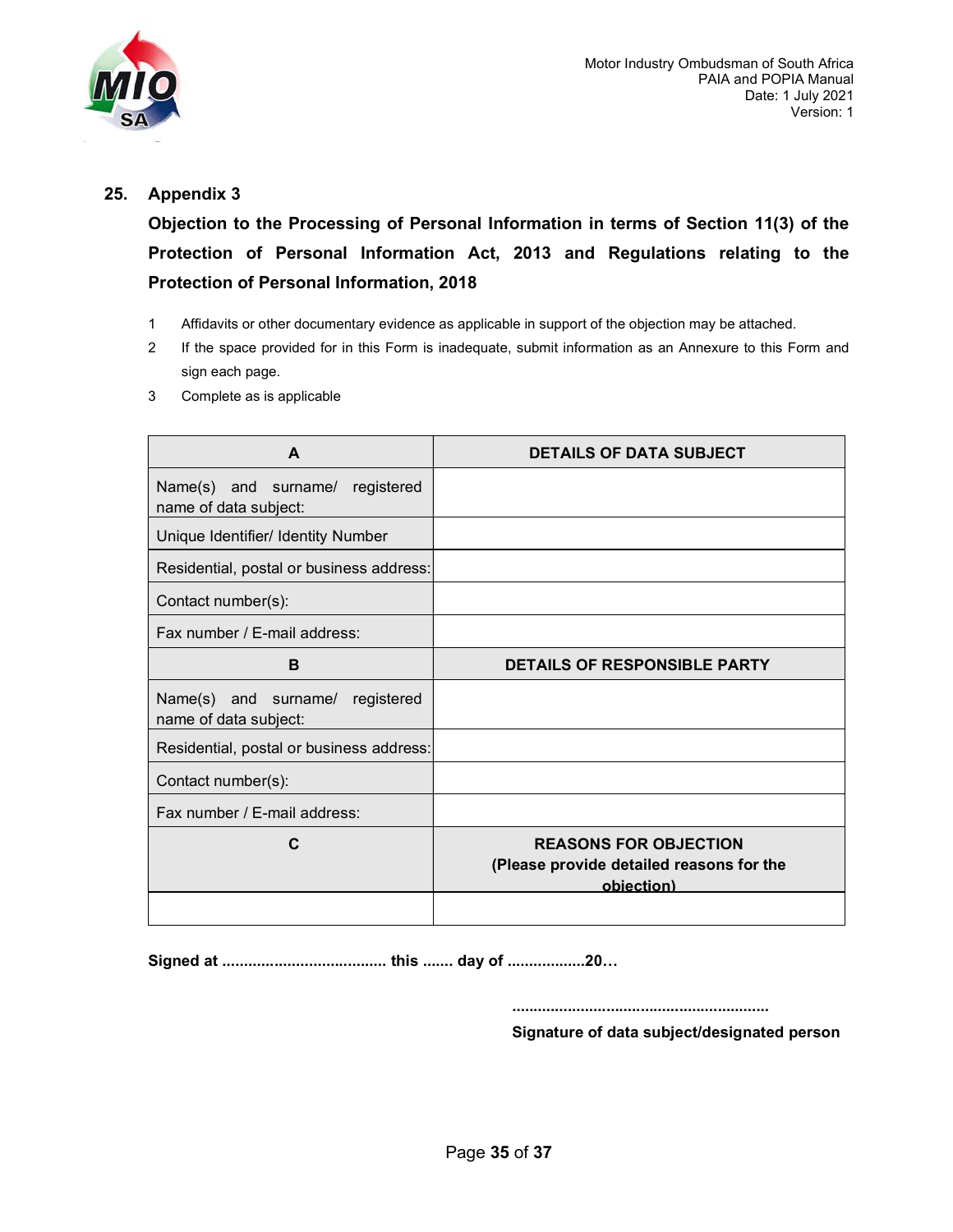

### 26. Appendix 4:

Request for Correction or Deletion of Personal Information or Destroying or Deletion of Record of Personal Information in terms of Section 24(1) of the Protection of Personal Information Act, 2013 and the Regulations relating to the Protection of Personal Information, 2018

- 1. Affidavits or other documentary evidence as applicable in support of the request may be attached.
- 2. If the space provided for in this Form is inadequate, submit information as an Annexure to this Form and sign each page.
- 3. Complete as is applicable.

Mark the appropriate box with an "x". Request for:

- $\Box$  Correction or deletion of the personal information about the data subject which is in possession or under the control of the responsible party.
- Destroying or deletion of a record of personal information about the data subject which is in possession or under the control of the responsible party and who is no longer authorised to retain the record of information

| A                                                        | <b>Details of Data Subject</b>      |
|----------------------------------------------------------|-------------------------------------|
| Name(s) and surname/ registered name of<br>data subject: |                                     |
| Unique Identifier/ Identity Number                       |                                     |
| Residential, postal or business address:                 |                                     |
| Contact number(s):                                       |                                     |
| Fax number / E-mail address:                             |                                     |
| B                                                        | <b>DETAILS OF RESPONSIBLE PARTY</b> |
| Name(s) and surname/ registered name of                  |                                     |
| Residential, postal or business address:                 |                                     |
| Contact number(s):                                       |                                     |
|                                                          |                                     |